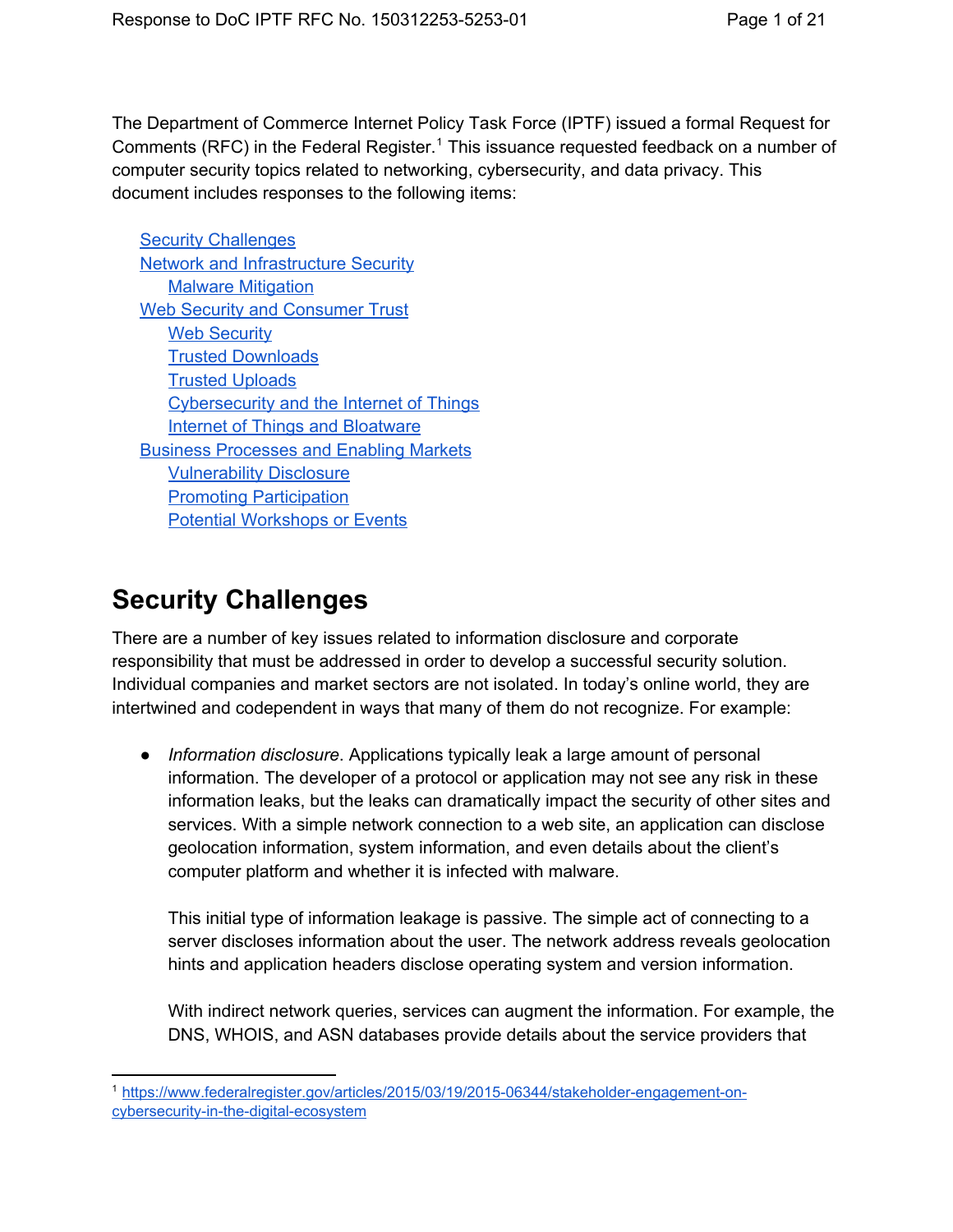clients use. Social networks and search engines can gather your interests and social relationships. HTTP "referer" (sic) headers divulge your preferences to third-party advertisers and data analytic services. Additional active scanning of the client's system and client-side JavaScript can gather even more personal information.

We cannot assume that users know what their applications and network connections are revealing. They may think that turning off GPS on their smartphone is good enough to hide their location, or that using anonymous services protect their identities, but they are wrong. In many cases, turning off tracking functionality does not actually turn off the functionality. At noted by CNet's Sharon Profis in 2014, "even when Wi-Fi is disabled, a phone could still be searching for networks."<sup>2</sup> Moreover, there are no laws or regulations that say companies and services cannot collect this information. The corporate mentality is typically "You gave it to me, so I'm going to collect and use it."

● *Personal information*. Consumers often volunteer personal information when asked. They will readily provide this data if they are told that it is "for security purposes". For example:

> "For security, what is your date of birth?" "For security, what is your mother's maiden name?" "For security, what is your social security number?"

Conventional wisdom is that this vulnerability can be overcome by "educating users". However, this is a falsehood. If educating users worked, then this problem would have been resolved long ago.

If you ask any user if they should email their social security number to someone they have never met, they will immediately say "no"... and then they will do it anyway. The reason these scams work is a perspective issue called *inattentional blindness*.<sup>3</sup> It is easy to see something happening to other people, but it is hard to see it happening to yourself. For example, you may clearly see that your friend is in a bad relationship, but you cannot see that you are in the same kind of bad relationship. Or, you can clearly see that your friend is falling for an online scam, but you cannot see that you are falling for the same kind of scam.

If users should not be permitted to do an insecure action, then there should be technical methods deployed that prevent the user from performing an insecure action. This is one of the basic tenants of secure programming: validate inputs.<sup>4</sup>

<sup>&</sup>lt;sup>2</sup> http://www.cnet.com/how-to/how-to-get-better-battery-life-on-android/

<sup>&</sup>lt;sup>3</sup> http://en.wikipedia.org/wiki/Inattentional blindness

<sup>4</sup> [https://www.owasp.org/index.php/Data\\_Validation#Data\\_Validation\\_Strategies](https://www.owasp.org/index.php/Data_Validation#Data_Validation_Strategies)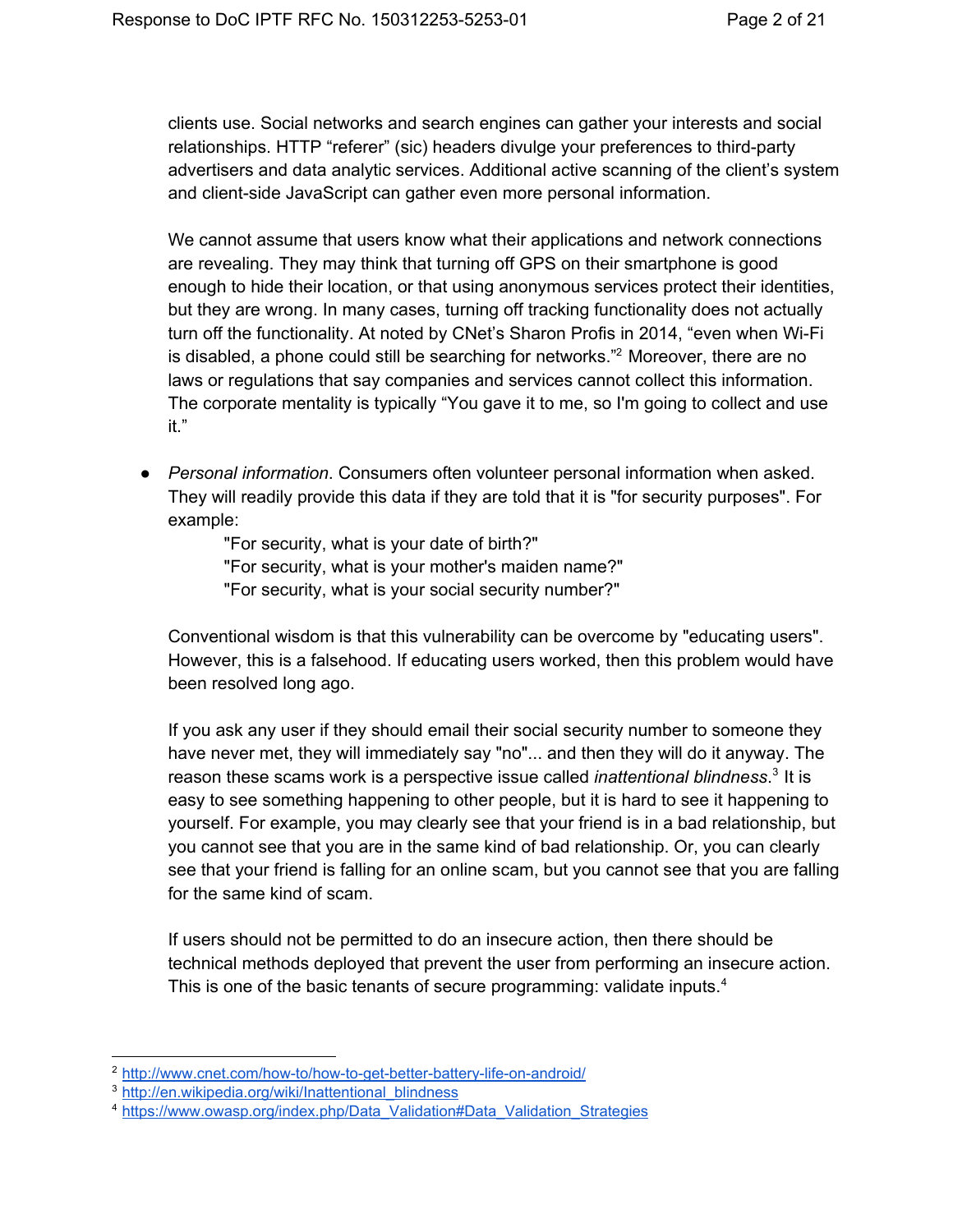● *Information value*. Consumers have no idea what is valuable. We, in the computer security field, often hear users say that they do not care if someone compromises their computer because it contains is nothing of value. $5$  These users do not realize that simply having an accessible computer is valuable. Even something as basic as providing your name or gender has value to someone else.

People want to trust. But in today's online world, information has value. Regardless of whether it is intentional or unintentional, users and their applications are just giving away valuable personal information. Then, when there is a significant data compromise, users complain about the amount of data that was collected.

Before we can address the issue of data theft, we must address the issue of data value. There are at least three possible options:

- 1. Remove the value associated with the data,
- 2. Increase the penalty for retaining data such that the data becomes too risky to retain, or
- 3. Develop technologies and standards that prevent personal information disclosure and leakage.

Currently there exists tools and technologies to identify common programming errors, memory leaks, and data validation issues. However, there are no technologies for identifying personal information leakage or to evaluate whether a service needs to know explicit details about the consumer. For example: does every web browser really need to disclose the browser version and operating system details to every web site? This is a concern since the version information directly identifies the system's patch level and possible vulnerabilities.

● *Incentive to protect*. Software providers and online services do not value user privacy and only value personal information for its resale value. These companies see how to monetize user information. So in this regard, they know the value of information.<sup>6</sup>

However, these same providers and services make virtually no attempt to protect customer information beyond protecting the resale value. And since there are no regulations to protect the information, these companies give minimal effort toward protecting the information.

<sup>&</sup>lt;sup>5</sup> Examples include https://wiki.albany.edu/display/public/askit/Securing+the+Human-UAlbany, https://www.cu.edu/sites/default/files/attachments/Module01-YouAreTheTarget-Newsletter.pdf, and [http://www.sfasu.edu/itsecurity/docs/Information\\_Security\\_Shorts.pdf.](http://www.sfasu.edu/itsecurity/docs/Information_Security_Shorts.pdf)

<sup>&</sup>lt;sup>6</sup> http://www.huffingtonpost.com/2012/05/17/fbme-shows-how-much-youre-worth-to-facebook\_n [1523884.html](http://www.huffingtonpost.com/2012/05/17/fbme-shows-how-much-youre-worth-to-facebook_n_1523884.html), http://mashable.com/2012/05/14/val-you-calculator-worth-facebook/, and http://thenextweb.com/insider/2013/09/17/whats-the-true-value-of-your-personal-data-meet-the-peoplewho-want-to-help-you-sell-it/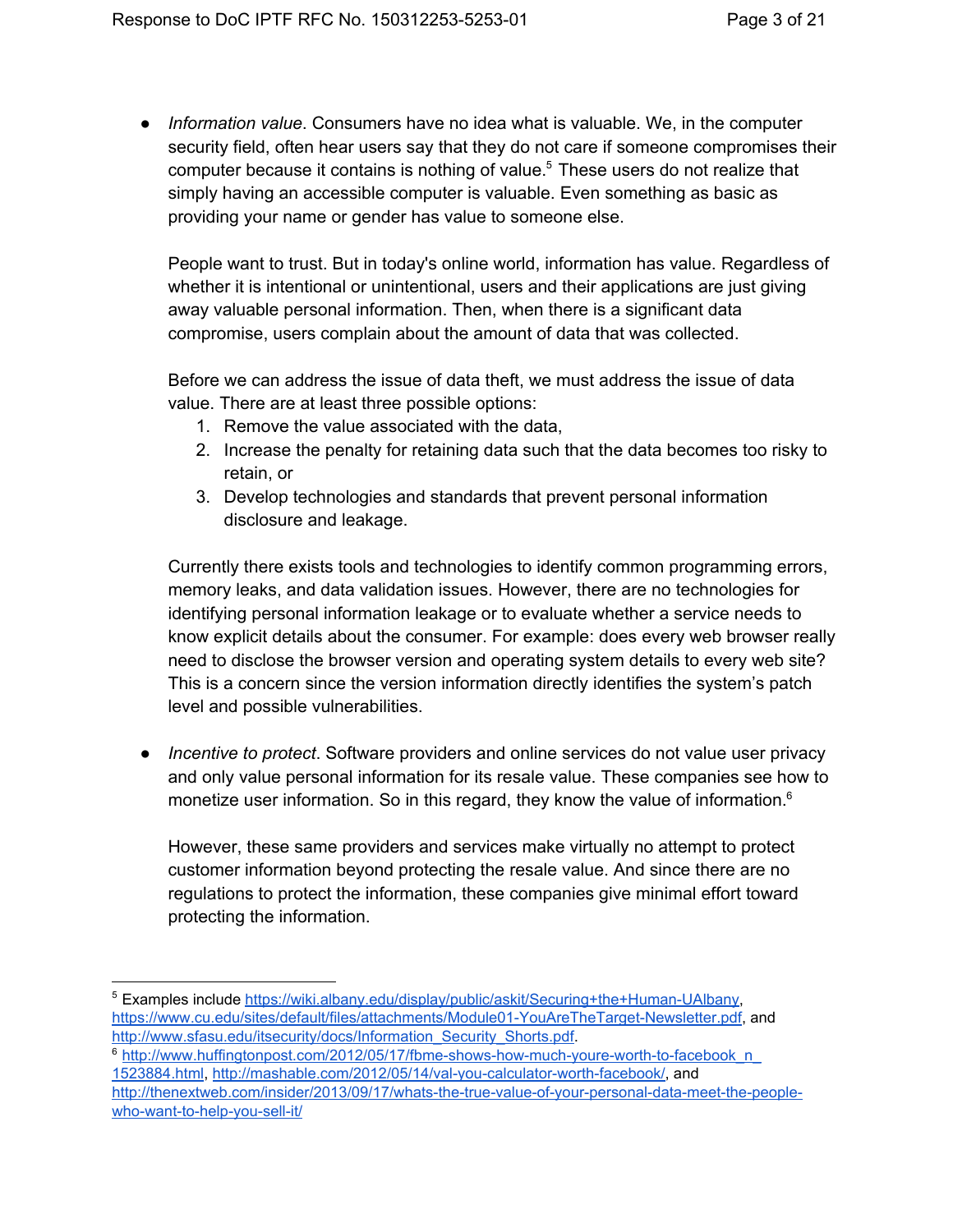● *How to protect*. While online services collect a significant amount of personal information, they frequently cannot decide what to protect or how to protect this data.

For example, many ecommerce sites strive to maintain PCI-DSS compliance. However, it is widely known that the Payment Card Industry's Data Security Standard is nothing more than the absolute minimum, and it is not enough to protect consumer information.<sup>7</sup> Outside of ecommerce, the United States currently has no standards or guidelines for protecting generic consumer data, such as names, email addresses, and other personal information.

● *Reused information*. Service providers can tell users to not use the same password anywhere else, but we all know that users reuse passwords. By the same means, you can use your mother's maiden name at every site that asks for it as a security question. Meanwhile, services continue to simplify the process of linking accounts. For example, Facebook has options to link to Twitter, Google, and accounts at other online services.

This reuse of information creates a chaining effect between linked services. A simple compromise at one site can provide information needed to compromise another site. As an example, a reporter a *Wired* documented how a minor information leak at Amazon allowed an attacker to compromise his Apple account, and the Apple account permitted compromising Google and Twitter accounts. 8

Many companies do not appear to realize how intertwined they really are. Facebook thinks they are secure because they use a phone for secondary validation. With caller-id spoofing, $9$  an attacker can take over a cell phone account and then reset the Facebook password. Most online users link everything to everything. A compromise of a cell phone will compromise a user's Facebook account and the link can be exploited to compromise Twitter, Google, Flickr, and other accounts.

A lasting resolution to these key issues is unlikely to come about by addressing siloed topics. Mitigating botnets, providing more secure download options, strengthening security for the Internet of Things, etc. are all topics requested by the Department of Commerce in this RFC. However, these approaches address symptoms and are temporary solutions at best. This interdependency of services and protocols, leaking of personal information, and chaining of services will undermine any temporary solutions.

While the Department of Commerce is not a regulatory organization, they do have the ability to facilitate public discussion between disparate groups. Having corporations, service providers, and software engineers develop and adopt strong standards for compliance is a

<sup>&</sup>lt;sup>7</sup> http://www.verizonenterprise.com/resources/report/rp\_pci-report-2015\_en\_xg.pdf

<sup>8</sup> http://www.wired.com/2012/08/apple-amazon-mat-honan-hacking/

<sup>&</sup>lt;sup>9</sup> [http://en.wikipedia.org/wiki/Caller\\_ID\\_spoofing](http://en.wikipedia.org/wiki/Caller_ID_spoofing)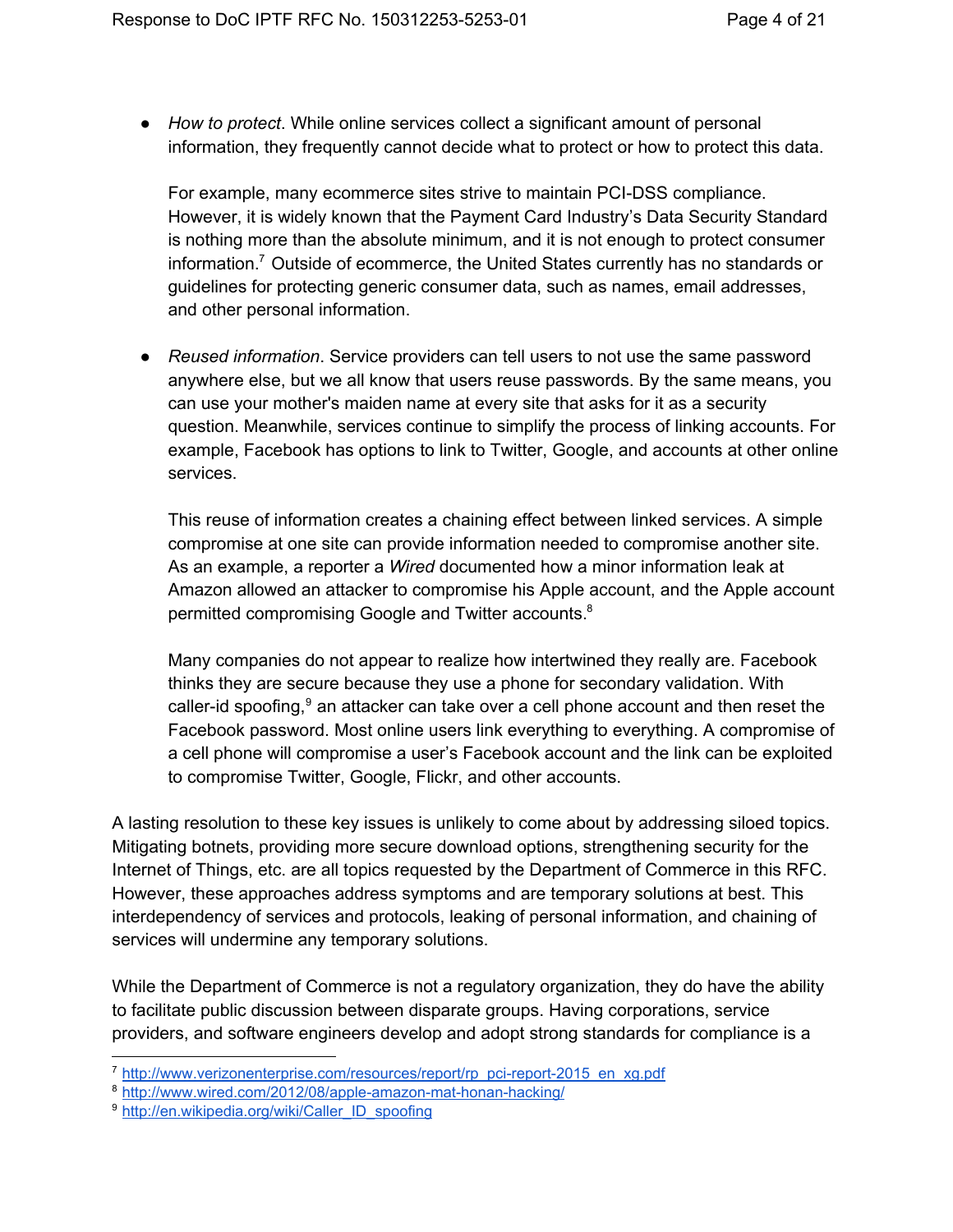start. However, current regulations detract from the ability to adopt widespread solutions. In order to better secure the general public's online information we need to:

- 1. *Remove software patents*. Software patents restrict the ability to deploy and adopt solutions. In particular, some patents prevent deploying viable security-oriented technologies.<sup>10</sup>
- 2. *Break up telecommunication and networking monopolies*. Right now, consumers have multiple options for social networks and many options for email providers. However, as noted by FCC Chairman Tom Wheeler in 2014,<sup>11</sup> most consumers in the United States have only one option for broadband Internet access; the broadband providers have effectively divided up the United States into regional monopolies. Due to chaining, online servers are only as secure as the local networks. If consumers had more options for local service providers, then consumers could choose a provider that offers the best security and the least amount of information leakage.
- 3. Steep fines for compromises. As noted in the chaining example,<sup>12</sup> an information leakage at one company can lead to compromises at other companies. What happens if someone uses information from Amazon to compromise an Apple account? Apple may tell users to change passwords<sup>13</sup> or issue a simple *mea culpa*<sup>14</sup>. Amazon closed their vulnerability,<sup>15</sup> while Google and Twitter effectively blamed the user for having compromised information (even though both companies provide options to help users link accounts).

Each of these companies should share any penalties. When the penalties outweigh the value to their corporate reputations and the value of the information, these companies will begin to do everything possible to protect their infrastructure. But until we reach that financial tradeoff, where developing a secure infrastructure costs less than the penalty for a compromise, these companies have no incentive to protect consumers from information leaks, no incentive to collect less personal information, and no incentive to strengthen their security profile.

 $10$  Examples of patents around security solutions include http://www.eweek.com/security/ibm-patentscloud-app-security-solution-for-mobile-devices.html, http://www.spyrus.com/new-spyrus-patentstransparently-upgrade-legacy-security-solutions-with-advanced-cryptographic-algorithms/, and http://www.waterfall-security.com/waterfall-security-granted-patent-for-secure-implementation-of-networkbased-sensors/. We do not know if any of the security solutions mentioned in these examples work. But if they work, then the patents prevent widespread adoption.

<sup>&</sup>lt;sup>11</sup> https://apps.fcc.gov/edocs\_public/attachmatch/DOC-329160A1.pdf

<sup>&</sup>lt;sup>12</sup> http://www.wired.com/2012/08/apple-amazon-mat-honan-hacking/

<sup>&</sup>lt;sup>13</sup> http://www.cnet.com/news/apple-urges-hacked-users-to-change-passwords/

<sup>&</sup>lt;sup>14</sup> http://www.cbsnews.com/news/apple-amazon-make-changes-after-journalists-hack/

<sup>&</sup>lt;sup>15</sup> http://www.wired.com/2012/08/apple-icloud-password-freeze/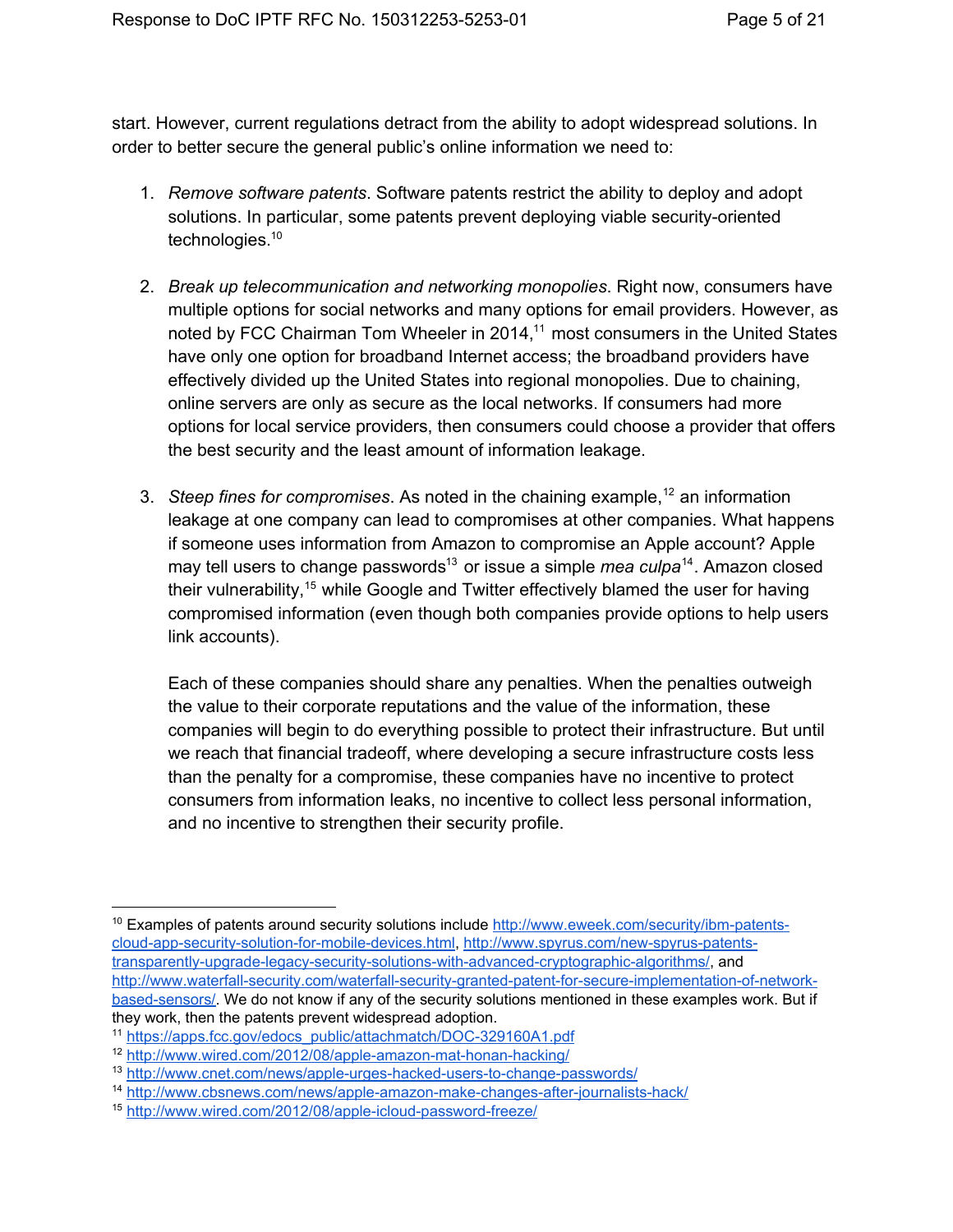4. *Provide immunity for vulnerability reporting*. Far too often we hear about security risks being disclosed to companies and the companies ignoring the threat. Or worse: they threaten the person who reported the vulnerability. An excellent example is Michael Lynn and "Ciscogate" (2005).<sup>16</sup> Lynn informed Cisco of a vulnerability and Cisco ignored the problem. When Lynn decided to make it public, Cisco threatened to sue Lynn and, at Cisco's urging, Lynn's employer forced him to resign. Similarly, back in 2001, a security researcher was arrested for divulging details of an Adobe vulnerability.<sup>17</sup> These are only two of many examples; Attrition.org maintains a record of prominant examples where security researchers were sued for reporting on vulnerabilities over the last 15 years.<sup>18</sup>

Granted, many times the security reporter has a different view on the severity of the exploit. However, if the company is willing to sue to keep the vulnerability quiet, then the exploit is probably significant. The person reporting on the vulnerability should have immunity from prosecution. This provides an incentive for people and corporations to do the right thing when they learn of an exploit.

5. *Define common standards for personal information.* What type of data should be considered personal information and what data should be considered sensitive?

Public information, such as your mother's maiden name or the school you attended, do not offer any means to validate users. Any attacker can typically identifying this public information with very little effort. Yet many sites still ask for public information as an alternate form of validation.

Some sites store credit card information -- they may show users the first four digits or last four digits as an identifier. Other services use these for authentication. If one service uses the last four digits as an identifier (e.g., Amazon.com displays stored credit cards using the last four digits) and another service uses the last four digits as authentication (e.g., GoDaddy.com asks "can you verify the last four digits of the credit card you used?"), then a disclosure at one service can be used to compromise a different service.

Services need to agree on what data can be used as identification and what can be used as authentication. Otherwise, there is always the risk of a compromise from crossservice information.

6. *Bring together industry and lawmakers*. After industry has identified standards, best practices, and acceptable policies, then we need someone to facilitate cooperation with lawmakers. The current state of large exploits driving laws results in laws that are

<sup>16</sup> <http://archive.wired.com/science/discoveries/news/2005/08/68435?currentPage=all>

<sup>17</sup> http://news.cnet.com/2100-1001-270082.html

<sup>18</sup> [http://attrition.org/errata/legal\\_threats/](http://attrition.org/errata/legal_threats/)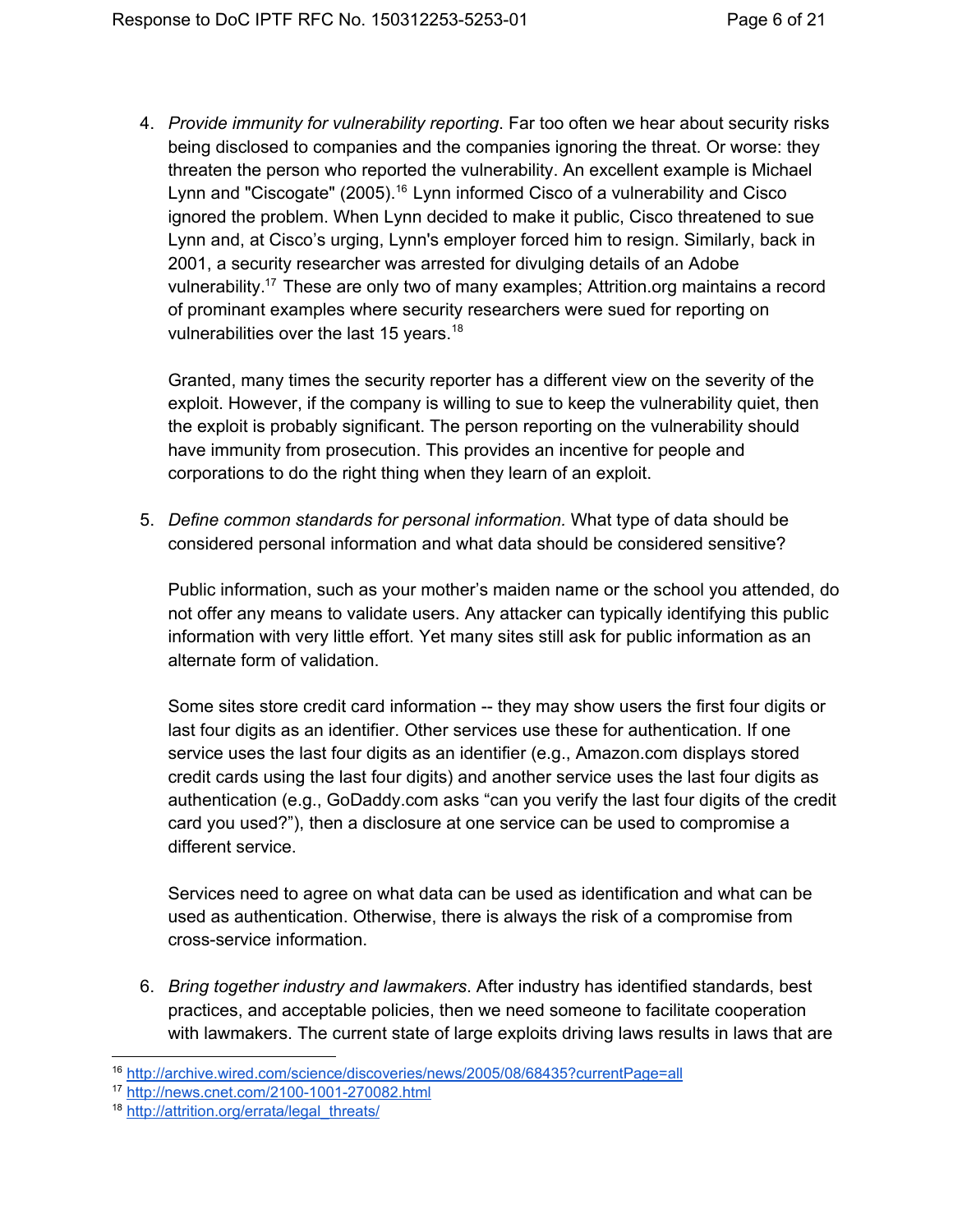ineffective, unenforceable, and/or outdated. Moreover, many of the new online legislative rulings are driven by special interests that carry more influence than the technical industry. Public forums marshalled by the Department of Commerce seems an appropriate way to first bring together a disjointed industry and then to bring the industry's consensus to Congress.

# <span id="page-6-0"></span>**Network and Infrastructure Security**

### <span id="page-6-1"></span>**Malware Mitigation**

Computer viruses, spyware, and other forms of malware exploit vulnerabilities. Antivirus technologies attempt to identify known malware signatures at or after the system has been compromised. Unfortunately, it is too easy for virus writers to alter their code in order to avoid signature-based detection. As antivirus vendor Trend Micro's CEO Eva Chen said in 2008, "I've been feeling that the antivirus industry sucks. If you have 5.5 million new viruses out there how can you claim this industry is doing the right job?"<sup>19</sup>

Mitigating the effectiveness of malware does not need to be signature based. Virtual machines, sandboxes, and restrictive access can be very effective at mitigating this risk. In addition, there are known security-oriented best-practices that can easily mitigate most malware risks but are often ignored by developers and system administrators.<sup>20</sup> For example:

- *Modularity and compartmentalization*: Each device, function, and protocol should perform a single task. This allows network issues to remain isolated and distinct. As an example, extremely sensitive information should not be stored on the same network as harmless public data. A lack of modularity led to data comprises at Best Buy (2003),<sup>21</sup> CardSystems Solutions (2005),<sup>22</sup> TJX (2007),<sup>23</sup> Target (2013),<sup>24</sup> as well as many others.
- *Least privilege*. Applications and protocols should operate at the lowest privilege level possible.
- *Controlled environment*. Applications operate under specific user privileges. Applications should not span privilege levels or user accounts.
- *Define trust*. Most protocols operate independently of each other. As a result, a security issue found in one protocol remains limited to that protocol. In contrast, most

<sup>&</sup>lt;sup>19</sup> [http://www.channelregister.co.uk/2008/06/22/trend\\_micro\\_eva\\_chen/](http://www.channelregister.co.uk/2008/06/22/trend_micro_eva_chen/)

<sup>&</sup>lt;sup>20</sup> Krawetz, N. (2006) *Introduction to Network Security*. Charles River Media. ISBN 1-58450-464-1.

<sup>&</sup>lt;sup>21</sup> W1nt3rmut3, "Best Buy Insecurities", 2600 The Hacker Quarterly, Vol. 20.1, Spring 2003, p. 21-22. <sup>22</sup> http://www.csoonline.com/article/2130877/data-protection/data-protection-the-15-worst-data-securitybreaches-of-the-21st-century.html

<sup>23</sup> <http://www.wired.com/2009/07/pci/>

<sup>&</sup>lt;sup>24</sup> https://corporate.target.com/about/shopping-experience/payment-card-issue-faq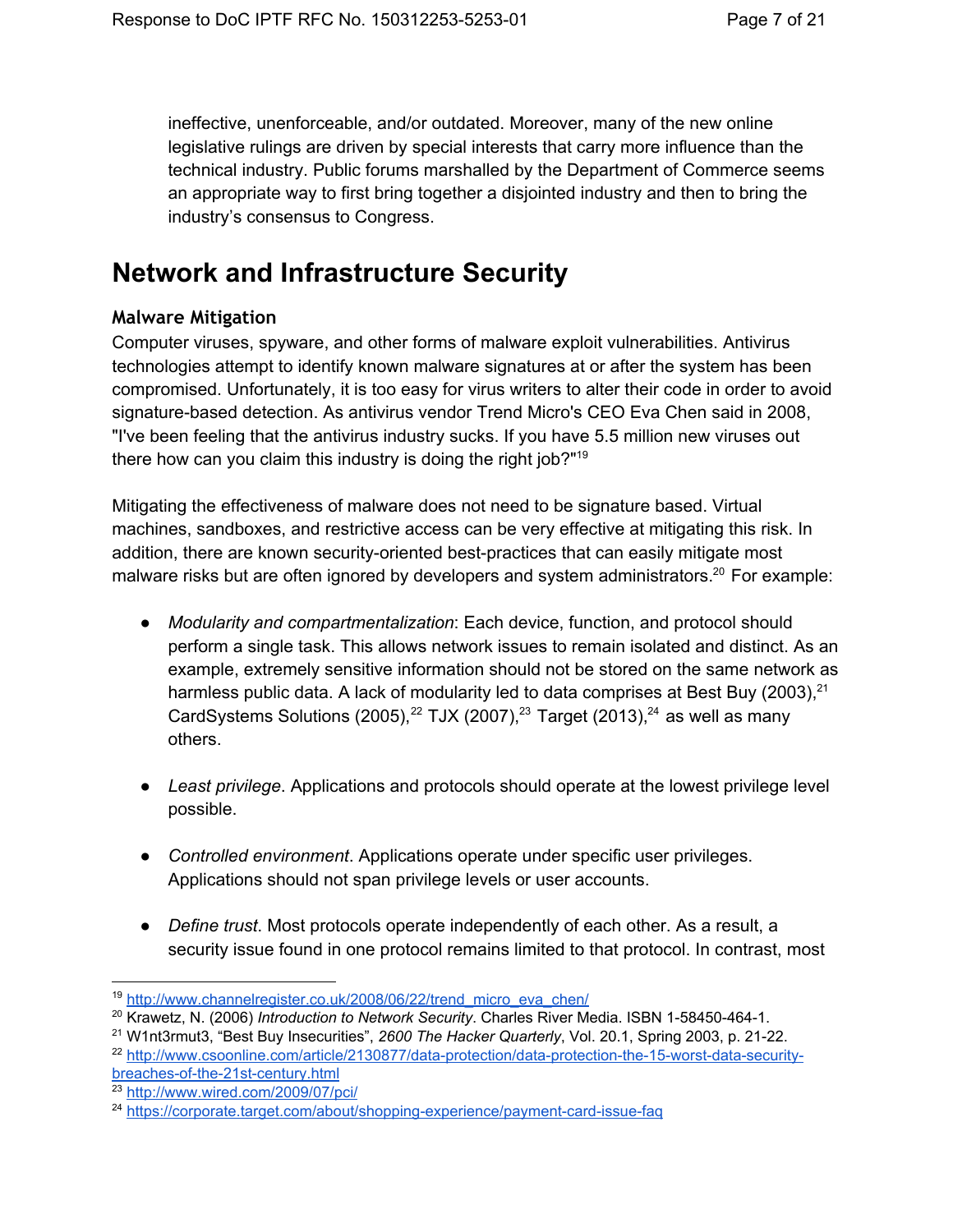applications assume that some dependent protocol will perform authentication, validation, and other security checks. This assumption establishes a false level of trust between the network traffic and application. Applications typically assume that the information has not been intercepted or altered, but no steps are taken to validate this assumption; most network connections operate with little or no explicit security precautions.

- *Validate inputs*. If an input should be a number, then functions should verify that it is number. If the input should be text that is 20 characters long, then validate that it is text that is 20 characters long. Input supplied by an outside source, whether it is an external function or a remote web client, must be validated; applications must not assume that external information is "safe". Exploits from crosssite scripting, buffer overflows, database injection, and other common attacks are virtually always due to unchecked inputs and the incorrect assumption that external data is trusted.
- *Valid outputs*. With network traffic, corporations and online services should only permit known traffic to exit the system. For example, if a server should never send email, then egress filtering will identify and block any attempts to send email. If a system is compromised with spam software, then the spam software will be ineffective. Similarly, if a server does not use FTP, then FTP should be disabled. In general, the easiest approach is to deny by default and explicitly permit only the necessary protocols.
- *Error handling*. What happens when a security condition cannot be validated? With HTTPS (SSL and TLS), most mobile browsers will accept trusted certificates if the certificate authority cannot be reached. At best, these applications prompt the user as if the the user knows how to manually validate a certificate (which is almost never the case). The correct response is to not leave the choice up to the user. Otherwise, the application allows a non-technical user to potentially compromise the system security. With most users, their desire to access a web site is stronger than their knowledge of the potential risks.

As another example, RFC791 defines network ICMP packets.<sup>25</sup> This networking standard does not define how to handle invalid checksum values. As a result, invalid packets may be accepted, rejected, or dropped -- depending on the implementation.

Monitoring logs for alerts and suspicious behavior also falls under error handling. According to public reports, the 2013 data breach at Target included alerts related to the compromise, but the alerts were ignored by the company.<sup>26</sup>

<sup>&</sup>lt;sup>25</sup> http://www.rfc-base.org/txt/rfc-791.txt

<sup>26</sup> <http://www.pcmag.com/article2/0,2817,2454977,00.asp>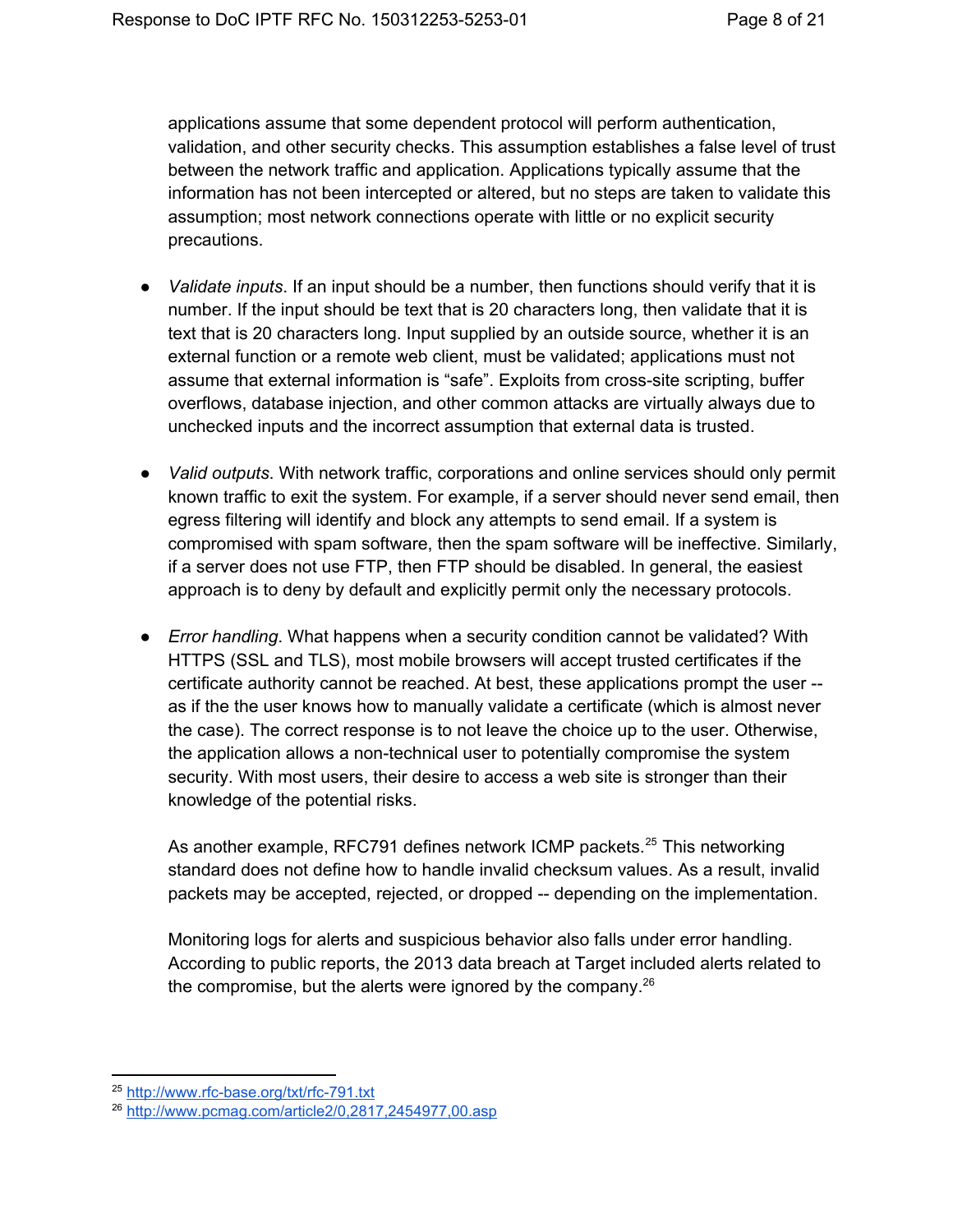• *Defense-in-depth*. One security mechanism protects one attack vector. Each security precaution adds more complexity for the attacker. By stacking security checks at all levels, it makes the ability to successfully compromise a site significantly more difficult.

Successfully implementing a security strategy takes planning and effort. However, this effort should result in minimized long-term maintenance issues.

As an explicit example of good cybersecurity practices leading to less malware, consider the Agobot malware from 2003-2008.<sup>27</sup> Agobot (also called Phatbot and Gaobot) was described as "a virtual Swiss Army knife of attack software".<sup>28</sup> However, even without antivirus signatures, common network security practices easily stopped this malware. For example:

- Agobot used a remote control system that depended on IRC (internet relay chat) and P2P protocols. Disabling IRC or P2P via egress filtering prevented this remote control system.
- After infecting a system, Agobot would benchmark the network connection. Requiring authenticated outbound traffic, such as a corporate SOCKS5 server, prevented the benchmarking.
- Agobot provided spam support. Limiting outbound email to an authenticated smarthost  $29$  deters spamming. Today, most large ISPs require use of an smarthost for sending email. For example, Comcast users must relay email through Comcast's outbound mail server, and this server requires authentication in order to relay email. Comcast does not allow subscribers to send email directly.<sup>30</sup>
- Agobot would scan the local network for other hosts to infect. The use of intrusion detection systems (IDS), intrusion protection systems (IPS), and honeypot systems would detect and mitigate the ability for this malware to spread.
- Agobot would capture all traffic on the network (an activity called *promiscuous network monitoring* or *promiscuous mode*). A simple network architecture, such as deploying local network switches or using a star network configuration, limits the amount of data that a promiscuous host can collect.
- Agobot could capture packets and issue redirect commands, sending internal network traffic through compromised network systems. The same steps used to mitigate promiscuous mode also reduce this risk.

<sup>&</sup>lt;sup>27</sup> http://www.washingtonpost.com/wp-dyn/articles/A447-2004Mar17.html and <http://archive.wired.com/techbiz/it/news/2004/05/63393>

<sup>28</sup> <http://www.dslreports.com/shownews/40854>

<sup>&</sup>lt;sup>29</sup> [http://en.wikipedia.org/wiki/Smart\\_host](http://en.wikipedia.org/wiki/Smart_host)

<sup>&</sup>lt;sup>30</sup> Sending email indirectly, through services such as Gmail and Yahoo! Mail, is permitted.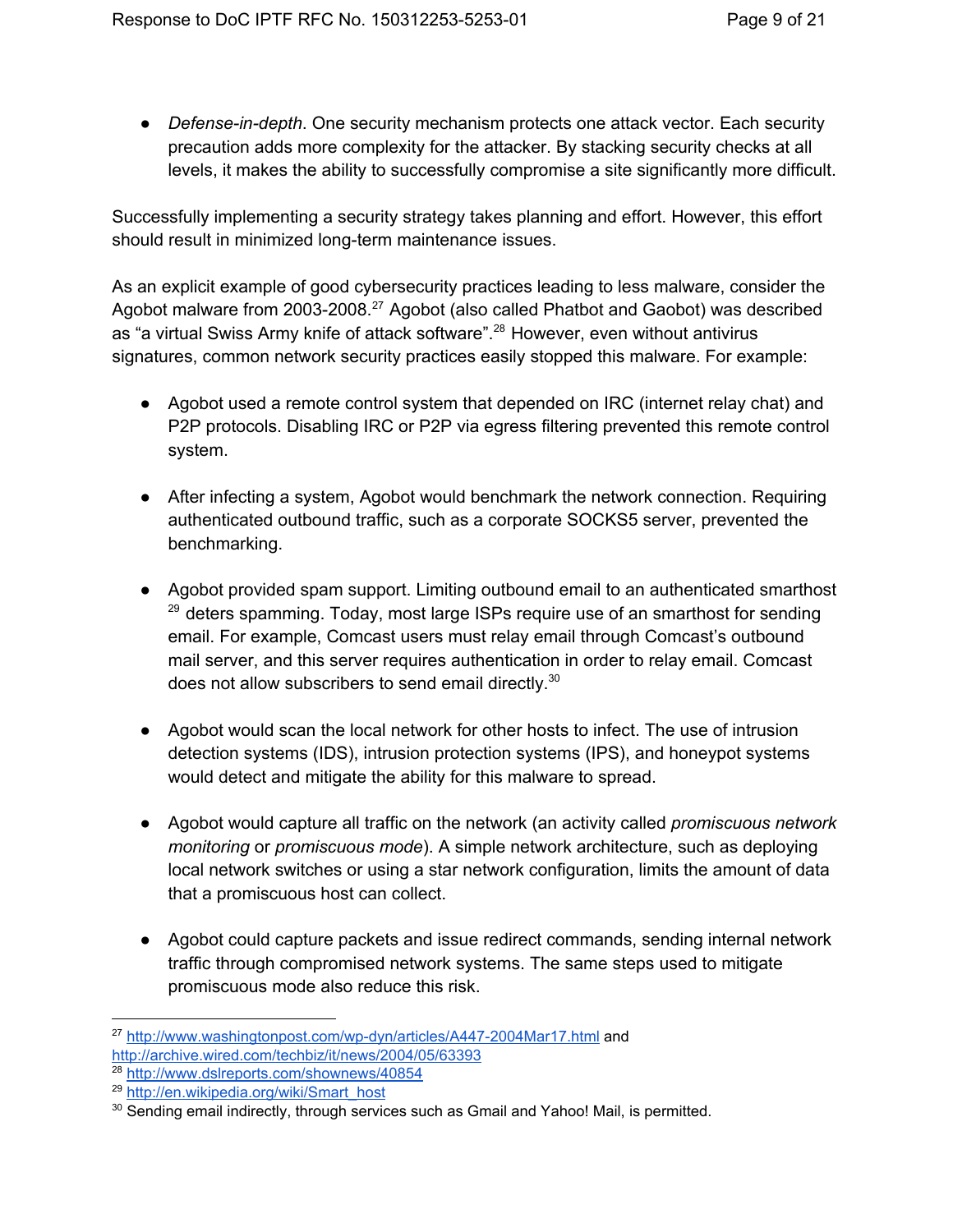• Agobot was designed to issue a variety of network-based denial of service attacks. Between tuning network protocol parameters, IDS/IPS systems, and egress filtering, the impact from any attack issued from an infected host becomes negated and easily detectable.

In effect, basic cybersecurity practices would mitigate all of Agobot's features. These steps would reduce the likelihood of an infection and limit the impact of any infection. Antivirus signatures are not essential if the core functionality from the malware is addressed by appropriate network security options.

Unfortunately, most ISPs, corporations, and users do not follow basic cybersecurity procedures. This resulted in hundreds of millions of infected computers. $31$  In the case of users, they probably do not know how to secure their networks or what best practices to follow. With ISPs and corporations, the lack of applied best practices are typically due to a combination of laziness, insufficient staff, and apathy.<sup>32</sup>

# <span id="page-9-0"></span>**Web Security and Consumer Trust**

### <span id="page-9-1"></span>**Web Security**

There is a widespread effort to enable HTTPS (TLS or SSL) on web sites for security. However, SSL is typically used with server-side, and not client-side, certificates. Without client-side certificates, the initial HTTPS connection becomes vulnerable to hijacking. Organizations need to agree on a secure method for distributing client-side certificates. Similarly, browsers must make it easier to install both temporary and permanent client-side certificates.

JavaScript is commonly used to make websites interactive. However, there are no Document Object Model (DOM) functional hooks for querying the HTTPS certificate information from browser languages such as JavaScript. The DOM must be extended so that client-side applications can validate the HTTPS connection.

A significant limiting factor for HTTPS adoption is the price. Serverside certificates are typically costly, running up to hundreds of dollars per year. The cost becomes a prohibitive factor for widespread adoption. Moreover, widespread SSL compromises, such as Heartbleed and POODLE, forced many web sites to pay an additional fee for changing their server-side certificates.

<sup>31</sup> <http://archive.wired.com/techbiz/it/news/2004/05/63393>

<sup>32</sup> http://www.hackerfactor.com/blog/index.php?/archives/638-Security-By-Apathy.html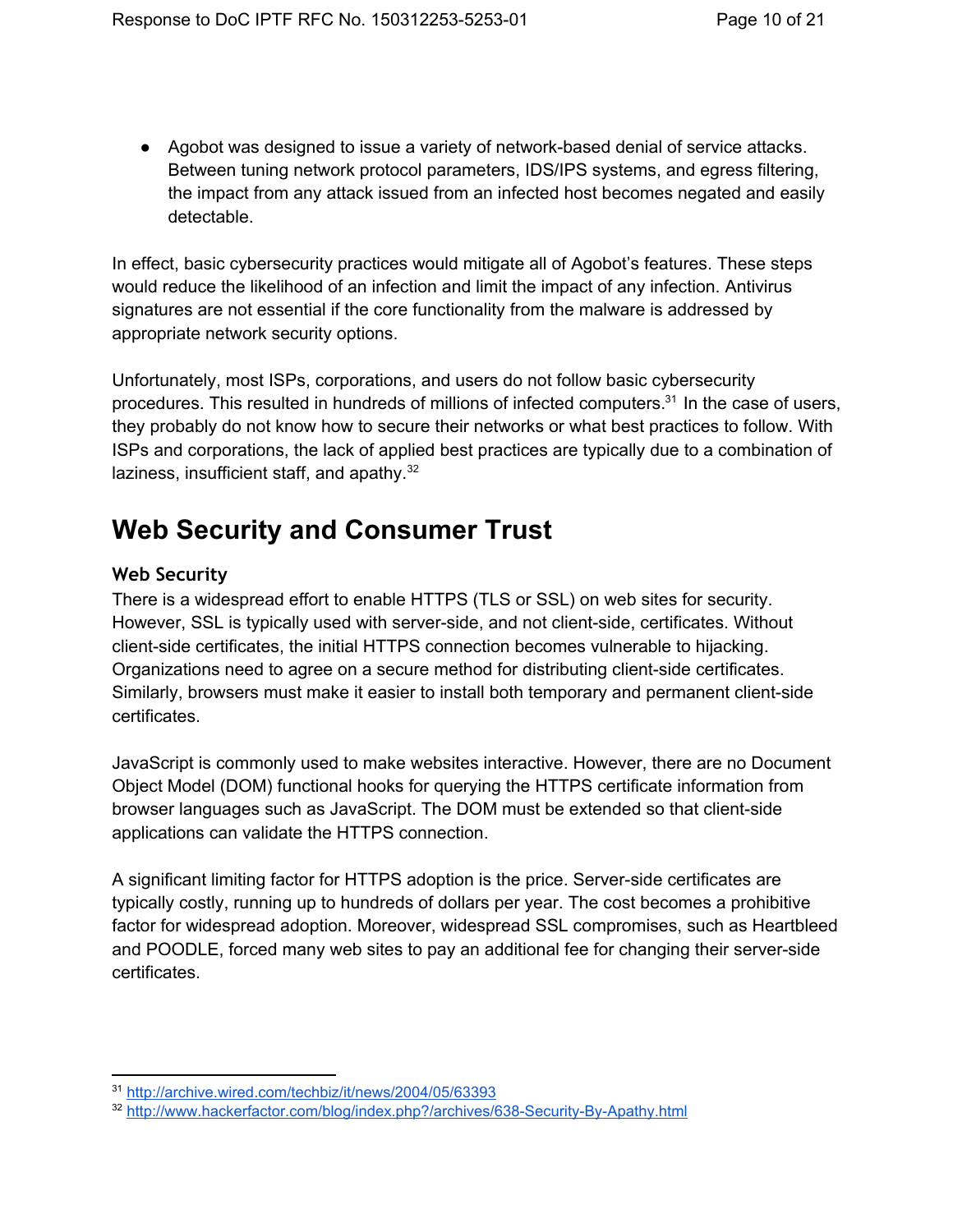Organizations such as Mozilla, Akamai, Cisco, and the Electronic Frontier Foundation (EFF) have announced sponsorship of a free Certificate Authority.<sup>33</sup> However, this free service is not yet available and only time will determine if this endeavor will become successful. Other free services either exclude commercial use (deterring commercial adoption) or only issue temporary certificates, which increases the burden on ongoing maintenance.

Another option is the use of self-signed certificates. These are free and not limited by a cost factor. Unfortunately, most web browsers flag these as untrusted. And without client-side certificates, self-signed certificates are also vulnerable to initial connection hijacking.

If the DOM were extended to permit HTTPS access from JavaScript, then a third-party certificate authority would not be required to validate the connection. The server would transmit custom code to the client and issue temporary client-side certificates to deter man-in-the-middle attacks.<sup>34</sup>

It is important to recognize that HTTPS does not validate the online service; it only validates the connection. A browser using HTTPS may still be connecting to a hostile server, and the server may still be attacked by a hostile web client. However, the network connection between the client and the server becomes more secure.

#### <span id="page-10-0"></span>**Trusted Downloads**

Tools exist to perform file hash checks or comparisons. However, there are no standards for supplying checksums for comparison. Moreover, outside of vendor-specific application marketplaces, there is no central repository for storing authenticated signatures.

Currently, operating systems such as Windows 7, Windows 8, and Mac OS X, alert the user that they are about to run software that was downloaded. (Linux and Android do not offer this functionality.) In addition, browsers such as Chrome, Firefox, and Internet Explorer warn users prior to running downloaded applications. However, none of these system authenticate file checksums prior to running the code because there is no mechanism to supply a file signature.

Web protocols need to be adapted to securely transmit signatures for downloaded files. Browsers need to integrate signature support so that downloads can be automatically checked prior to identifying the download as successful. If possible, the signature should also be checked against a known-trusted repository of download signatures.

<sup>33</sup> <https://letsencrypt.org/>

<sup>&</sup>lt;sup>34</sup> While the first-time connection to a server would still be vulnerable to man-in-the-middle attacks, subsequent connections would be more secure. In addition, sites could customize their client-side validation JavaScript to mitigate the risk from generic hijacking attempts.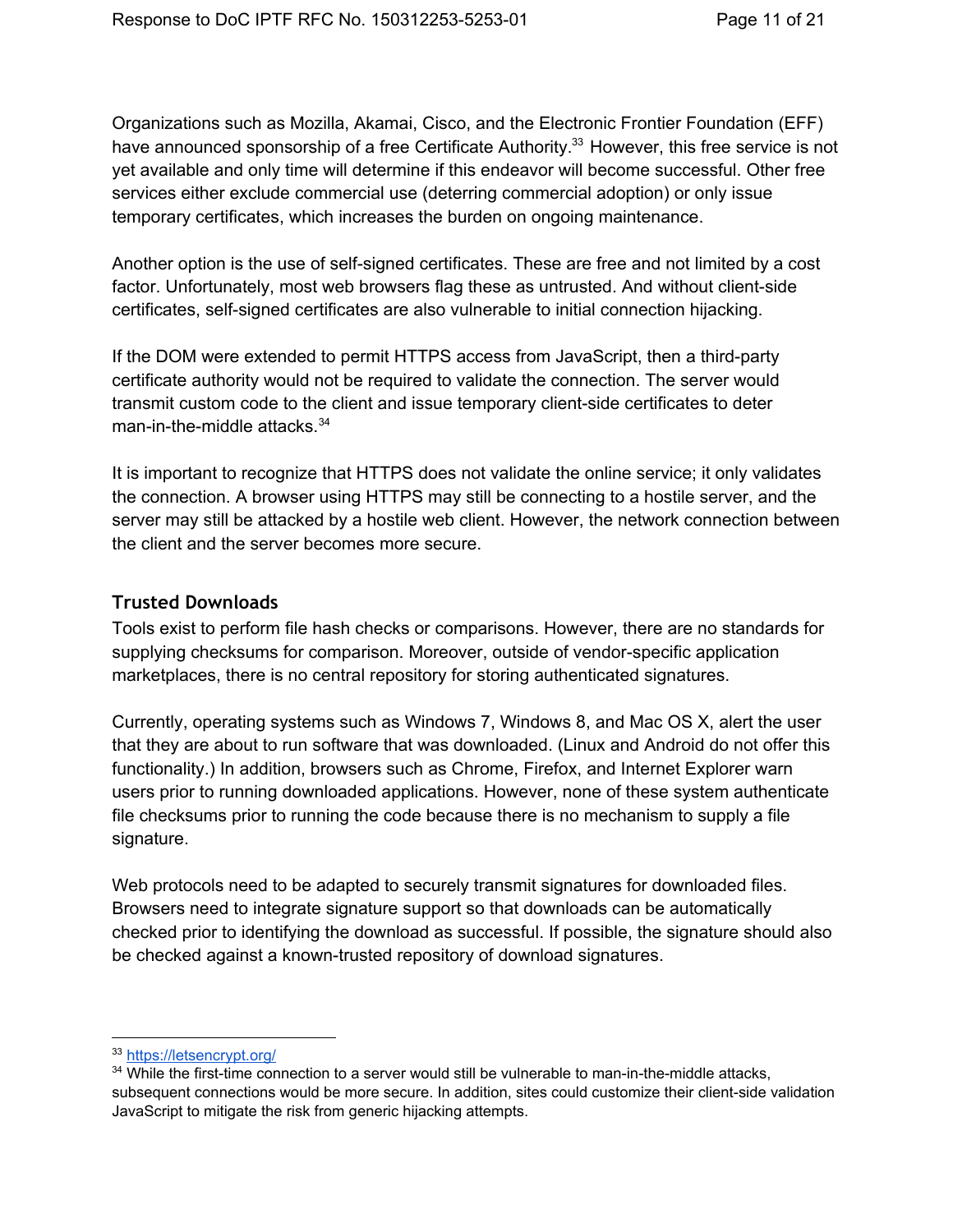The signature for downloaded files should be more than a simple MD5 or SHA1 checksum. The signatures should be cryptographically signed and identify who supplied the downloaded file's contents and an external third party should be available to validate the signature.

Beyond creating the protocol and implementing it in browsers and operating systems, developers must be allowed to easily generate signatures. In effect, this means that signature generation must be downloadable, easy, and free. Any requirements to upload developer code for signature generation, use vendor-specific proprietary signatures, issue complex steps to make signatures, or pay a fee for generating a signature will prevent widespread deployment.

#### <span id="page-11-0"></span>**Trusted Uploads**

Along with trusted downloads are issues with trusted uploads. For example, people who want to spread malware and child pornography frequently attempt to upload these files to servers that can receive uploaded files. At best, the hostile and potentially illegal content is rejected by the hosting provider. At worst, the content is not evaluated by the service and simply distributed to visitors.

Unfortunately, there are few systems that will allow the detection of hostile uploaded content:

- Many services do not validate content. They receive uploads and distribute it.
- A few services run antivirus software on uploaded files, but otherwise do not evaluate code. Unfortunately, these services almost never identify the antivirus software used and do not mention that few antivirus scanners catch more than 45% of malware. 35
- A few services ignore unknown content. For example, if you should only upload text documents and you upload an executable (malware), then the executable will be discarded.
- In the case of pictures and videos, solutions such as Microsoft's PhotoDNA (a perceptual hash system) are proprietary, patent restricted, and seldom shared with any but the largest online services. Moreover, organizations such as NCMEC (the National Center for Missing and Exploited Children -- an organization mandated by Congress for handling reports of child pornography) and ICMEC (the International version of NCMEC) do not appear to have any interest in adopting alternate perceptual hashing systems.<sup>36</sup>

<sup>35</sup> http://dottech.org/157355/symantec-admits-anti-virus-software-is-no-longer-effective-at-stoping-virus[attacks/](http://dottech.org/157355/symantec-admits-anti-virus-software-is-no-longer-effective-at-stoping-virus-attacks/)

<sup>&</sup>lt;sup>36</sup> In response to inquiries from Hacker Factor (2013-2014), NCMEC repeatedly chose to not respond, while representatives from ICMEC were explicitly opposed to evaluating any solution that was not Microsoft's PhotoDNA -- even when shown that the PhotoDNA perceptual hash was potentially reversible into a picture.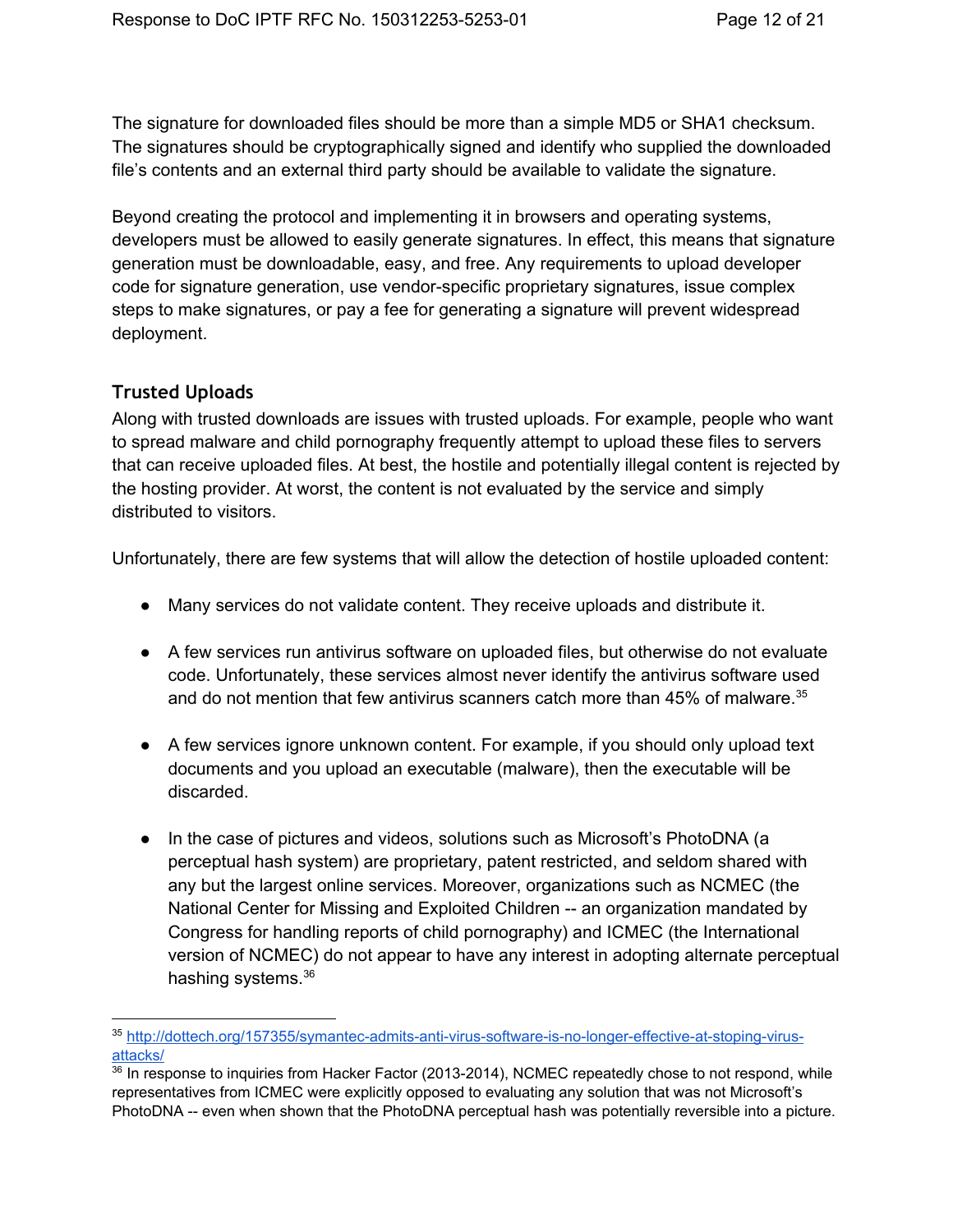### <span id="page-12-0"></span>**Cybersecurity and the Internet of Things**

Network addresses for Internet devices have historically been issued using version 4 of the Internet Protocol (IP or IPv4). However, the IPv4 address space is relatively small and has been completely allocated. For example, AFNIC (Africa) exhausted their allocated network addresses in 2010,<sup>37</sup> APNIC (Asia-Pacific) in 2011,<sup>38</sup> and RIPE (Europe) in 2012.<sup>39</sup> This address space exhaustion impacts users, corporations, and countries. Under IPv4, existing companies cannot easily expand their online presence and new companies cannot establish a foothold on the Internet without addresses. Moreover, the Internet of Things (IoT) cannot rely on IPv4 since there are not enough available network addresses.

This exhaustion of IPv4 addresses was an active concern in 1992.<sup>40</sup> In 1995, a replacement protocol called IP version 6 (IPv6) was introduced.<sup>41</sup> IPv6 permits significantly more network addresses and is ideally suited for IoT; IPv6 is the current basis for IoT products.

IPv6 has been around over two decades and includes very well-defined specifications. $42$ However, widespread adoption is still an ongoing process. Google currently estimates that approximately only 7% of users natively use IPv6, but the rate is continually increasing.<sup>43</sup>

Cybersecurity is a significant issue with regards to IoT. One critical issue is that IPv6 has not been properly implemented by most vendors. Virtually everyone from ISPs to router manufacturers have failed to properly implement the entire IPv6 protocol stack. In most cases, vendors only supply a subset of IPv6, with a negative impact on network security. In other cases, providers appear to have intentionally altered their implementation of some IPv6 functionality in order to maintain retain a proprietary foothold.<sup>44</sup>

This widespread lack of compliance opens the way for significant vulnerabilities. Where consumers see internet-enabled refrigerators and coffee makers, attackers see vulnerable computer systems that can be used to stage attacks, route anonymous traffic, and spy on consumers. Full compliance is essential for properly securing networks.

While IPv6 includes some security options, many additional features cannot be deployed due to patent restrictions. Many vendors are patenting viable security options, or patenting around

<sup>37</sup> http://www.afrinic.net/en/statistics/ipv4-exhaustion

<sup>&</sup>lt;sup>38</sup> https://www.apnic.net/community/ipv4-exhaustion/ipv4-exhaustion-details

<sup>&</sup>lt;sup>39</sup> https://www.ripe.net/publications/ipv6-info-centre/about-ipv6/ipv4-exhaustion

<sup>40</sup> <http://tools.ietf.org/html/rfc1338>

<sup>41</sup> <http://tools.ietf.org/html/rfc1883>

<sup>&</sup>lt;sup>42</sup> http://www.ipv6.com/articles/general/timeline-of-ipv6.htm

<sup>43</sup> <https://www.google.com/intl/en/ipv6/statistics.html>

<sup>44</sup> [http://en.wikipedia.org/wiki/Teredo\\_tunneling#Limitations](http://en.wikipedia.org/wiki/Teredo_tunneling#Limitations)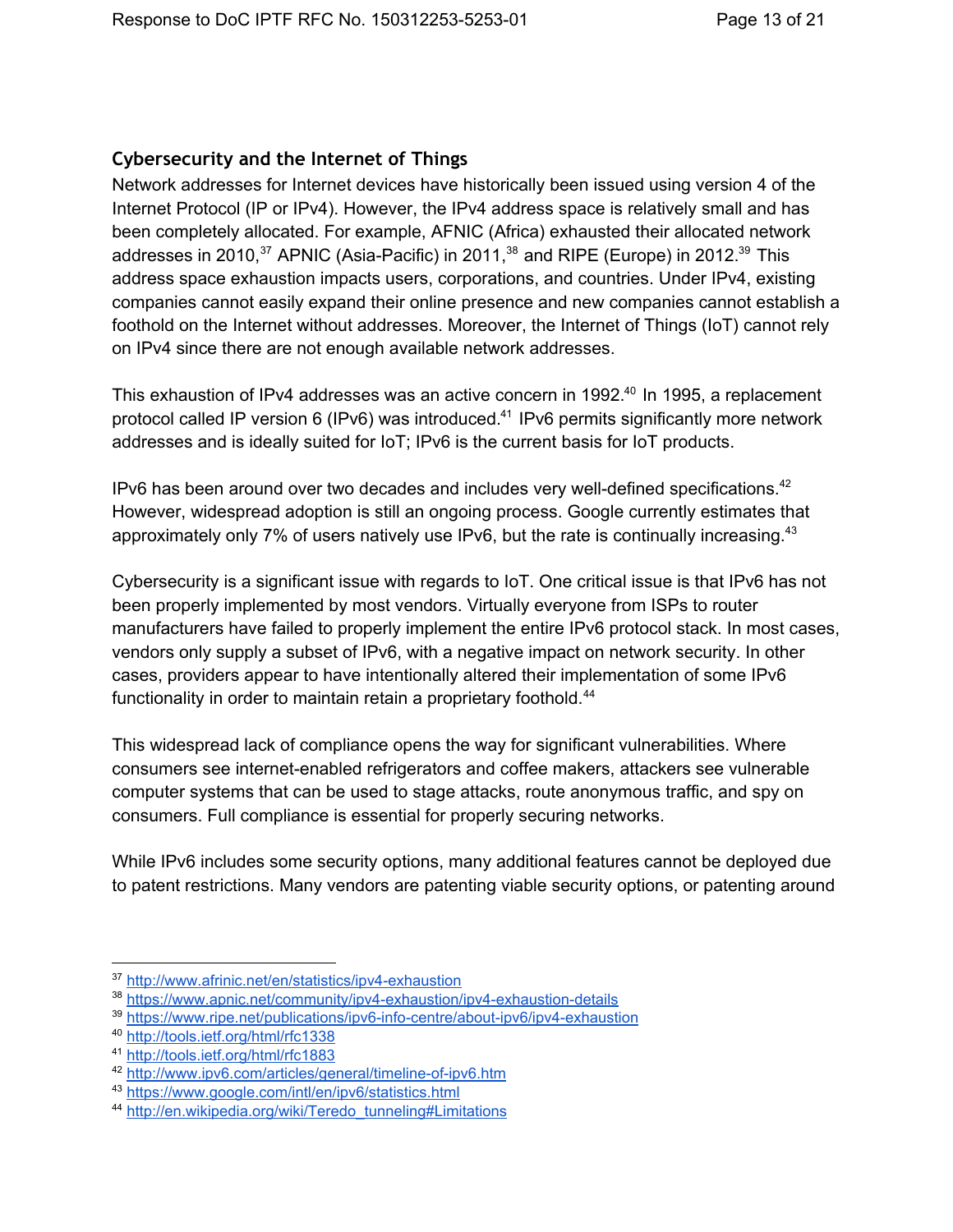elements required for adding security options.<sup>45</sup> For example, Patent US 7958220 discusses IPv6 address acquisition and includes security implications, Patent US 1648134 IPv6 encapsulates auto-configuration and authentication, and Patent EP 1641192 restricts IPv6 neighbor discovery, which is essential for full IPv6 functionality. The current software patent system is widely used to restrict security features. Until this land-grab for patenting technologies is addressed, consumers will be limited in their cybersecurity options.

Maintenance is another key issue with IoT. The Internet consists of many obsolete technologies. For example, Microsoft repeatedly tried to obsolete Windows XP, and finally dropped support in 2014.<sup>46</sup> However, according to NetMarketShare,<sup>47</sup> systems running Windows XP *still* account for over 16% of computers online. A major problem is that newer operating systems require newer computer hardware. The cost to upgrade hardware, including upgrading any legacy applications, makes it more affordable and desirable to continue running obsolete equipment. Similarly, many smartphones cannot be easily updated; they are considered disposable technologies; users typically buy a new phone rather than updating an existing device,<sup>48</sup> and that is assuming that upgrading is a viable option.<sup>49</sup> Efforts are being made by carriers to keep older devices in service for longer duration<sup>50</sup> even though vendors end their product support. This issue with legacy devices will also become a problem with IoT. Unless steps are taken today to outline upgrade paths, IoT will result in the widespread use of old, unpatched, and unsupported technologies that will likely pose significant risks to the network and personal privacy.

As the IoT evolves, vendors should look to develop and adopt open standards to support the basic messaging protocols that their industries need. Current examples of this can be found at the OASIS $51$  and in the work being performed by the MQTT, SAML, XACML, and KMIP standards. Developing applications around open protocols can result in a more secure system architecture and a more secure IoT.

### <span id="page-13-0"></span>**Internet of Things and Bloatware**

Preloaded applications and services, commonly called *bloatware*, pose a significant risk for IoT. Vendors and manufacturers have an incentive to include these features. Desktop computers, laptops, tablets, and smartphones typically come preloaded with applications. As noted in The New York Times,<sup>52</sup> "Software companies pay hundreds of millions of dollars to

<sup>&</sup>lt;sup>45</sup> http://www.researchgate.net/profile/Gianluigi\_Ferrari/publication/258626750\_Patents\_on IPv6-Related\_Technologies/links/0deec5363a62a954f2000000.pdf

<sup>&</sup>lt;sup>46</sup> https://www.microsoft.com/en-us/windows/enterprise/end-of-support.aspx

<sup>&</sup>lt;sup>47</sup> <http://www.netmarketshare.com/> April 2015, distribution by Operating System Version.

<sup>48</sup> http://www.phonearena.com/news/Americans-replace-their-cell-phones-every-2-vears-Finns--everysix-a-study-claims\_id20255

<sup>49</sup> http://www.howtogeek.com/129273/why-your-android-phone-isnt-getting-operating-system-updatesand-what-you-can-do-about-it/

<sup>50</sup> http://www.cnet.com/news/how-your-out-of-date-unsexy-smartphone-can-save-you-money/

<sup>51</sup> https://www.oasis-open.org/

<sup>52</sup> <http://www.nytimes.com/2008/08/28/technology/28software.html>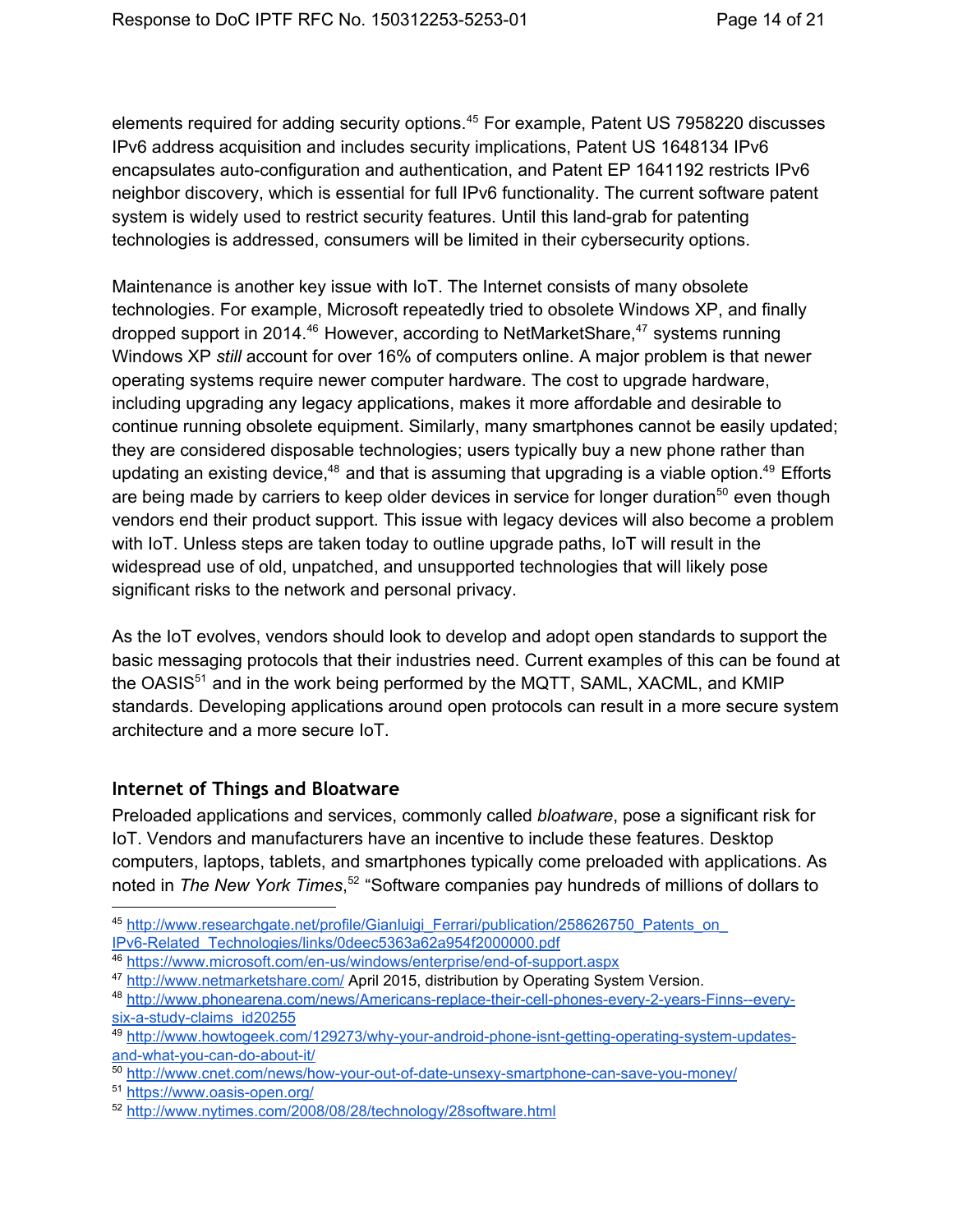PC makers like Hewlett-Packard to install their photo tools, financial programs and other products, usually with some tie-in to a paid service or upgrade." Some applications require a user to start them, while others run automatically, regardless of whether the consumer uses the service.

Undesirable and unused bloatware typically accounts for a significant drain on the available battery life.<sup>53</sup> They can also pose significant security risks to the device.<sup>54</sup> On many mobile devices, these pre-loaded trial versions of software cannot be deleted from the device and cannot be disabled.<sup>55</sup> When installing an application from iTunes or the Android Store, users can view the necessary access privileges and choose to install the software. In contrast, preloaded applications offer the user no choice and no means to identify the access requirements.

The IoT offers vendors more opportunity to preload devices with undesirable applications. This will impact usability, device reliability, and system security. Regulations and processes should be made to standardize the ability to remove bloatware and limit how and when these applications are executed.

# <span id="page-14-0"></span>**Business Processes and Enabling Markets**

### <span id="page-14-1"></span>**Vulnerability Disclosure**

When users access web sites, they may encounter bugs or potential vulnerabilities. Most users either ignore the issue or come back later, hoping that the bug has been resolved. However, it is not uncommon to see security experts, software developers, and amateur curiosity seekers attempt to find the source of the problem. These computer specialists may be interested in identifying the cause, determining the impact to both themselves and their fellow site users, or driven by some other motivation. While some people are interested in compromising the site, many are only interested in having the site work better.

When a site defect is identified, many security researchers attempt to report vulnerabilities to the affected companies. On rare occasions, the site graciously accepts the report and makes a significant effort to resolve the issue quickly. More often than not, the vendors ignore the reports. Automobile manufacturers spent years ignoring reports about "car hacking".<sup>56</sup> The airline industry actively ignored reports about "airplane hacking".<sup>57</sup> Unfortunately, some

<sup>53</sup> http://www.androidauthority.com/worst-performance-sapping-apps-564689/

<sup>54</sup> https://www.techdirt.com/articles/20140423/15401627009/stupidity-installing-bloatware-that-no-oneuses-everyone-hates.shtml

<sup>55</sup> http://www.wired.com/2010/07/bloatware-android-phones/

<sup>&</sup>lt;sup>56</sup> Examples include [http://www.theregister.co.uk/2005/08/02/car\\_whisperer/](http://www.theregister.co.uk/2005/08/02/car_whisperer/) (2005) and

http://www.csmonitor.com/USA/2010/0813/Scientists-hack-into-cars-computers-control-brakes-engine (2010).

<sup>&</sup>lt;sup>57</sup> Examples include [http://archive.wired.com/politics/security/news/2008/01/dreamliner\\_security](http://archive.wired.com/politics/security/news/2008/01/dreamliner_security) (2008) and http://gizmodo.com/5452101/the-danger-of-hackers-getting-into-airplanes-flight-computers (2010).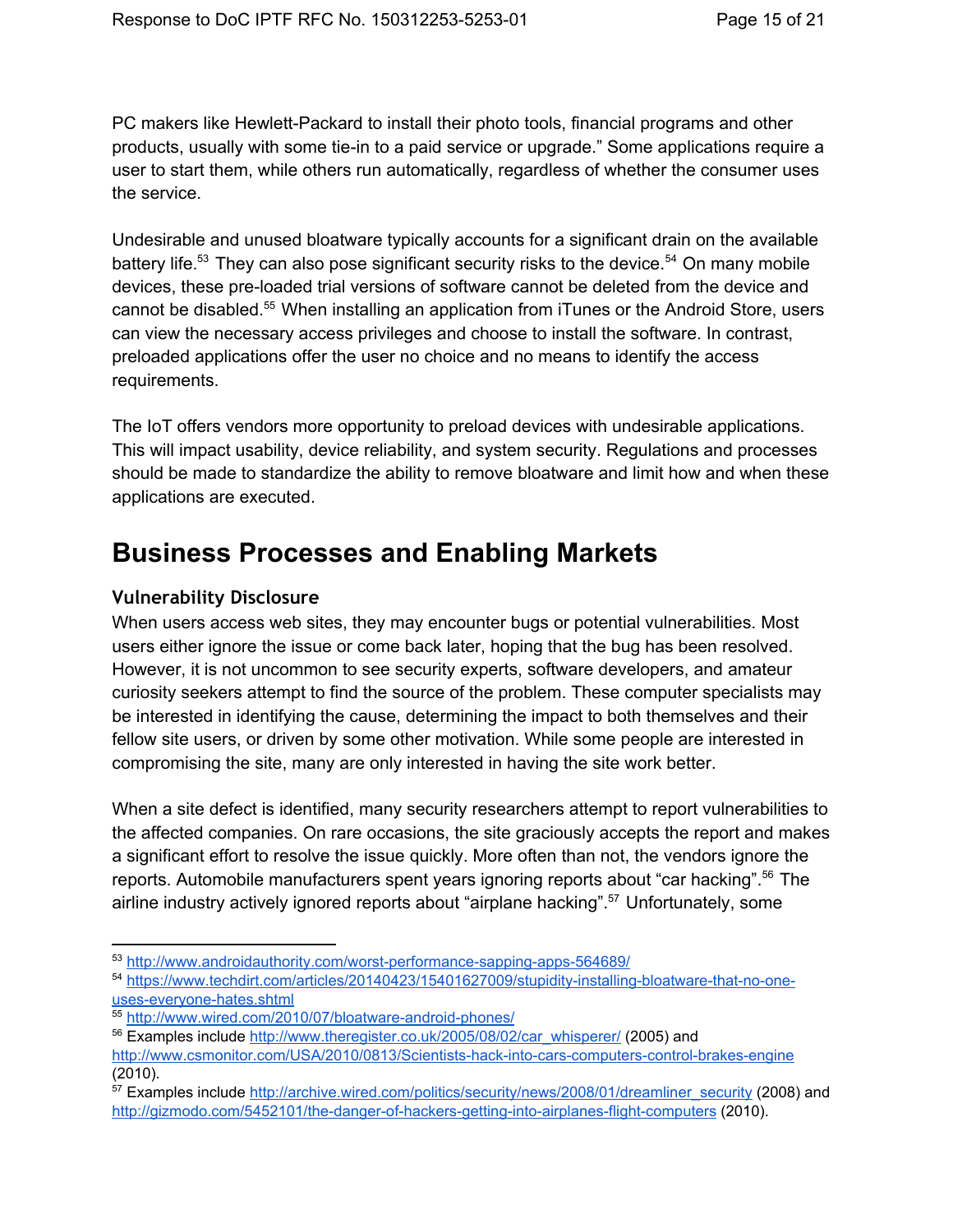companies respond by suing the person who reported the vulnerability rather than fixing the problem or taking steps to mitigate the risks.

After giving vendors adequate time to respond, it is common practice for the exploit to be presented publicly -- in forums or at conferences. The hope, in these instances, is that public pressure will force companies to take security vulnerabilities seriously. The presentations also act as a notice to the public regarding the type of risks they currently face.

As an example, in 2008 three students decided to present on subway vulnerabilities after the Massachusetts Bay Transit Authority failed to respond to the vulnerability report. The MBTA responded by suing the three students rather than addressing the security risks. $58$  In 2011, Apple decided to revoke a developer's license after security researcher Charlie Miller discovered a vulnerability in the iOS platform. $59$  And in 2012, Facebook sued security researcher Glenn Mangham after he reported a vulnerability.<sup>60</sup> Mangham was sentenced to jail time.

In lieu of legal threats, potential jail time, and exacerbation from unresponsiveness, some security researchers have chosen to make vulnerabilities public without giving vendors prior notice. 61

Although some vendors do welcome vulnerability reports, then are an extreme minority. A few vendors have even initiated "bug bounty" programs, where they reward researchers for responsibly disclosing vulnerabilities. Microsoft,<sup>62</sup> Facebook,<sup>63</sup> and Google<sup>64</sup> all have bug bounty programs. These programs reward users who identify bugs and security risks and who practice responsible disclosure.

Unfortunately, some companies have started bug bounty problems but clearly do not understand the purpose. For example, earlier this month United Airlines announced the first bug bounty program among the airline industry.<sup>65</sup> (They reward in airlines miles rather than US dollars, but many security researchers are happy with a "thank you" or a t-shirt.) The problem with United Airlines is that their bug bounty program places too many restrictions and explicitly threatens to sue rather than be grateful for any reports. $^{66}$  For example:

<sup>58</sup> <http://tech.mit.edu/V128/N31/subway.html> and

http://www.cnet.com/news/judge-orders-halt-to-defcon-speech-on-subway-card-hacking/ 59 https://www.techdirt.com/blog/wireless/articles/20111107/18193216671/find-vulnerability-applesoftware-lose-your-license-as-apple-developer.shtml

<sup>&</sup>lt;sup>60</sup> https://nakedsecurity.sophos.com/2012/02/20/jail-facebook-ethical-hacker/

<sup>61</sup> Examples: <http://seclists.org/fulldisclosure/2012/Jul/49> and

http://www.gossamer-threads.com/lists/fulldisc/full-disclosure/10238#10238.

<sup>62</sup> https://technet.microsoft.com/en-us/security/dn469163.aspx

<sup>63</sup> <https://www.facebook.com/whitehat>

<sup>64</sup> http://www.google.com/about/appsecurity/reward-program/

<sup>65</sup> http://www.united.com/web/en-US/content/Contact/bugbounty.aspx

<sup>66</sup> http://www.hackerfactor.com/blog/index.php?/archives/674-The-Friendly-Skies.html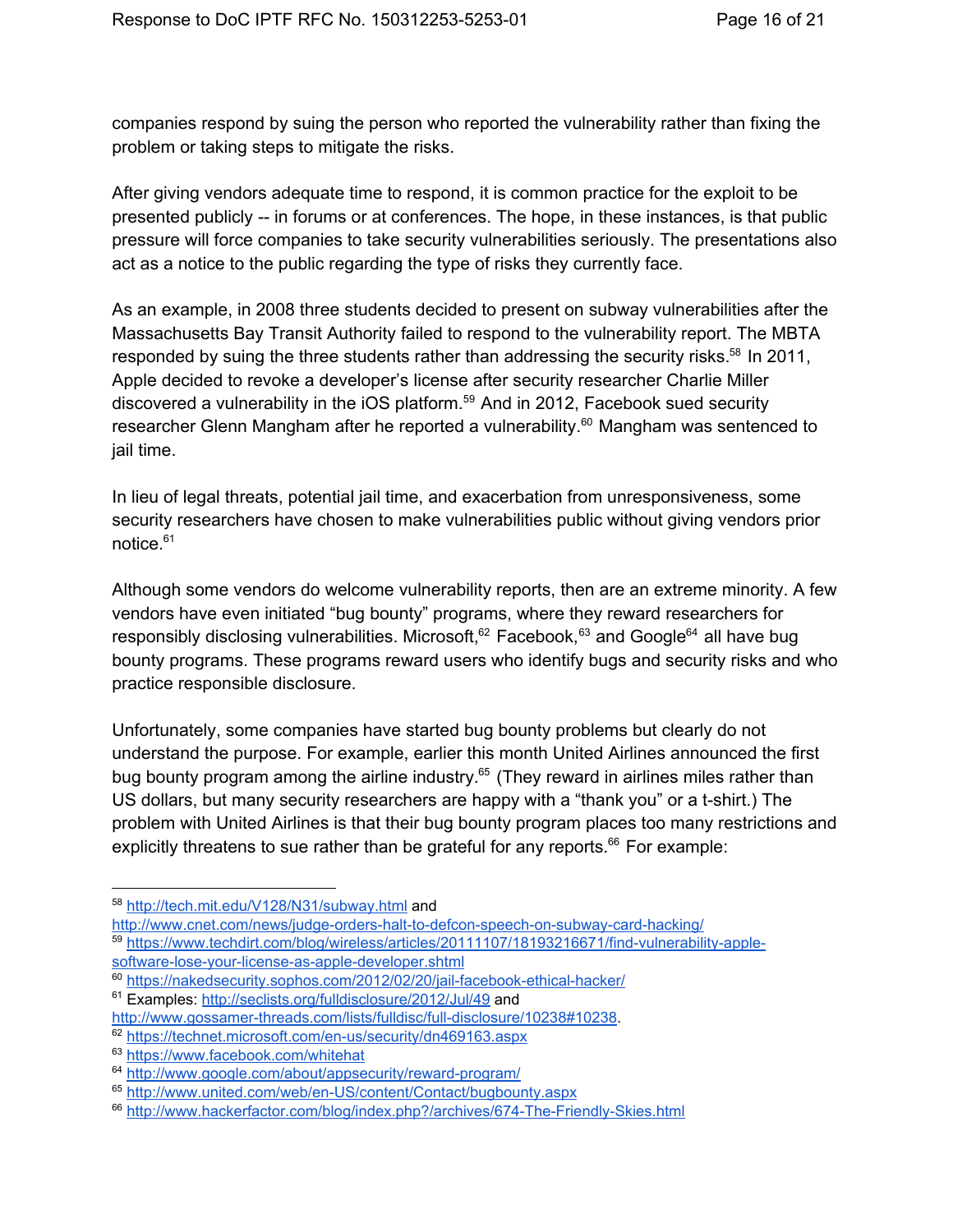- United Airlines states that they are interested in learning about brute-force exploits. However, they also say that any attempt to brute-force information on their system will "result in permanent disqualification from the bug bounty program and possible criminal and/or legal investigation." In other words, they claim to want people to submit exploits, but any attempt to verify the exploit prior to submission could result in legal action.
- United Airlines wants information about "Timing attacks that prove the existence of a private repository, user or reservation". However, they also state that compromising or testing of this type of exploit will result in possible criminal charges.
- United Airlines wants information about cross-site scripting, cross-site forgery, and bugs on customer-facing web sites. However, cross-site attacks are a form of code injection, and any code injection on live systems is forbidden. Moreover, all customerfacing web sites provided by United Airlines are explicitly live systems.
- United Airlines includes a list of "Bugs that are not eligible for submission". These include bugs related to the "onboard Wi-Fi, entertainment systems or avionics". While we agree that testing on these systems places a flight in danger, the exclusion explicitly states that they are not interested in learning about vulnerabilities that could endanger lives. It is as if United Airlines would rather have passengers die than address a computer security issue. United Airlines also ignores the fact that malicious users (bad guys) have no incentive to follow these arbitrary restrictions.
- When submitting a report to the United Airlines bug bounty program, they respond with an automated confirmation of receipt. However, they do not provide any form of tracking identifier. This means that there are no mechanisms for supplying additional information from the reporter, associating any follow-up from United Airlines, or tracking the bug report's status.

What we, as an industry, need are:

- 1. Clear guidelines for defining responsible disclosure,
- 2. Clearly defined steps in the event that a company ignores the reporting,
- 3. Acceptable ways to acknowledge a report.
- 4. Acceptable methods to follow-up and check the status of a report.

Moreover, these guidelines must be written in plain English (and not legalese since most software engineers are not attorneys) and made freely available. The Electronic Frontier Foundation (EFF) has taken steps to address many of these issues with their "Coders' Rights Project".<sup>67</sup> However, the EFF's guidelines have not been widely accepted by industry.

<sup>67</sup> https://www.eff.org/issues/coders/vulnerability-reporting-faq and [https://www.eff.org/issues/coders.](https://www.eff.org/issues/coders)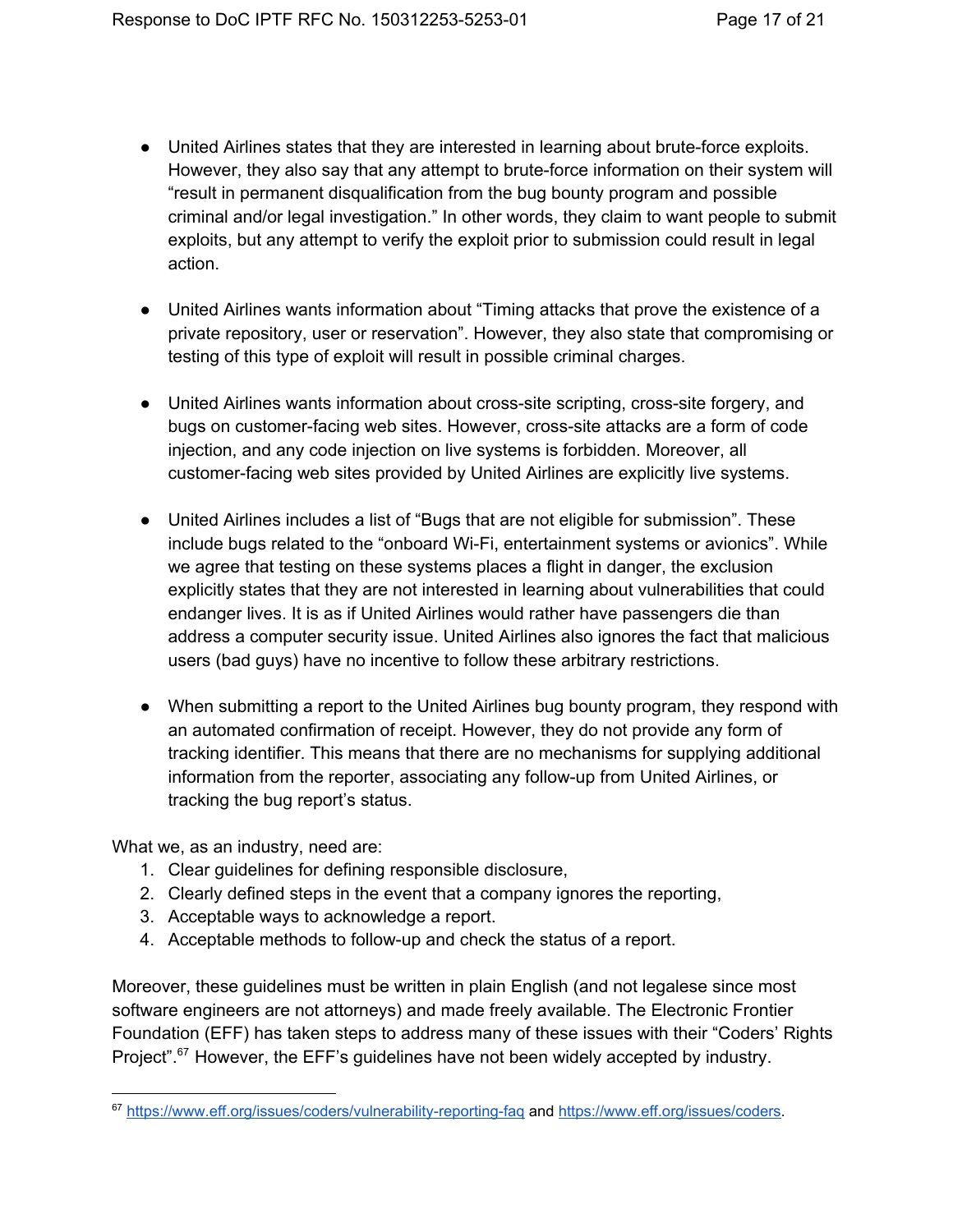Other options include standards like ISO 27035 (Security Incident Management), ISO 29147 (Vulnerability Disclosure), and ISO 30111 (Vulnerability Handling Processes). Unfortunately the ISO standards are not free -- there is a fee to view each standard. These standards also have very technical contents. Both the fees and the overly technical content deter widespread adoption.

# **Enabling Participation**

#### <span id="page-17-0"></span>**Promoting Participation**

A major hurdle to the participation problem is figuring out how to contact all of the stakeholders. Announcing this RFC in the Federal Register may be the officially sanctioned method, but most people in the computer security field do not subscribe to or monitor requests published in the Federal Register. (We did not learn about this request until it was propagated on Twitter.) The Federal Register was first published in 1936,<sup>68</sup> so it predates the Internet and modern technologies. And while the Federal Register does have a web site (federalregister.gov) and a blog (updated infrequently), it has no apparent presence on Twitter, Facebook, or other social networks where it is likely to reach the technical community.

This particular RFC announcement from the Department of Commerce was mentioned on Twitter<sup>69</sup> on March 20 by the RFC's author. However, as with most things on Twitter, this announcement was not distributed to a wider audience until subsequent mentionings.<sup>70</sup>

There are many ways to reach computer security subject matter experts. Social media, such as Twitter and Facebook, are one option. However, this field has conferences, social meetups, and security-oriented groups that meet every few days, all over the nation. Most weeks, there are at least two computer security conferences somewhere in the United States. These meetings range from large, sponsored conferences to training seminars and small social gatherings.

It is not necessary to attend all of these groups, or even all of the large conferences. If something valuable is presented at one meeting, then word will spread socially to most people in this field. With more meetings (or larger groups), word will spread faster. In addition, there are many public online forums, such as the Full Disclosure mailing list, and announcement forums, such as the Internet Storm Center, where information can be rapidly disseminated. Finally, there are many popular security feeds where, if the content is mentioned, then it will reach a vast number of people. (Bruce Schneier's Cryptogram newsletter, the CERT Podcast series, and Tenable Network Security's podcast are all potential candidates *if* their respective hosts are interested in discussing the topic.)

<sup>69</sup> <https://twitter.com/allanfriedman/status/578906314505633792>

<sup>68</sup> http://www.gpo.gov/fdsys/pkg/USCODE-2011-title44/html/USCODE-2011-title44-chap15-sec1505.htm

<sup>70</sup> <https://twitter.com/allanfriedman/status/598145505911242753>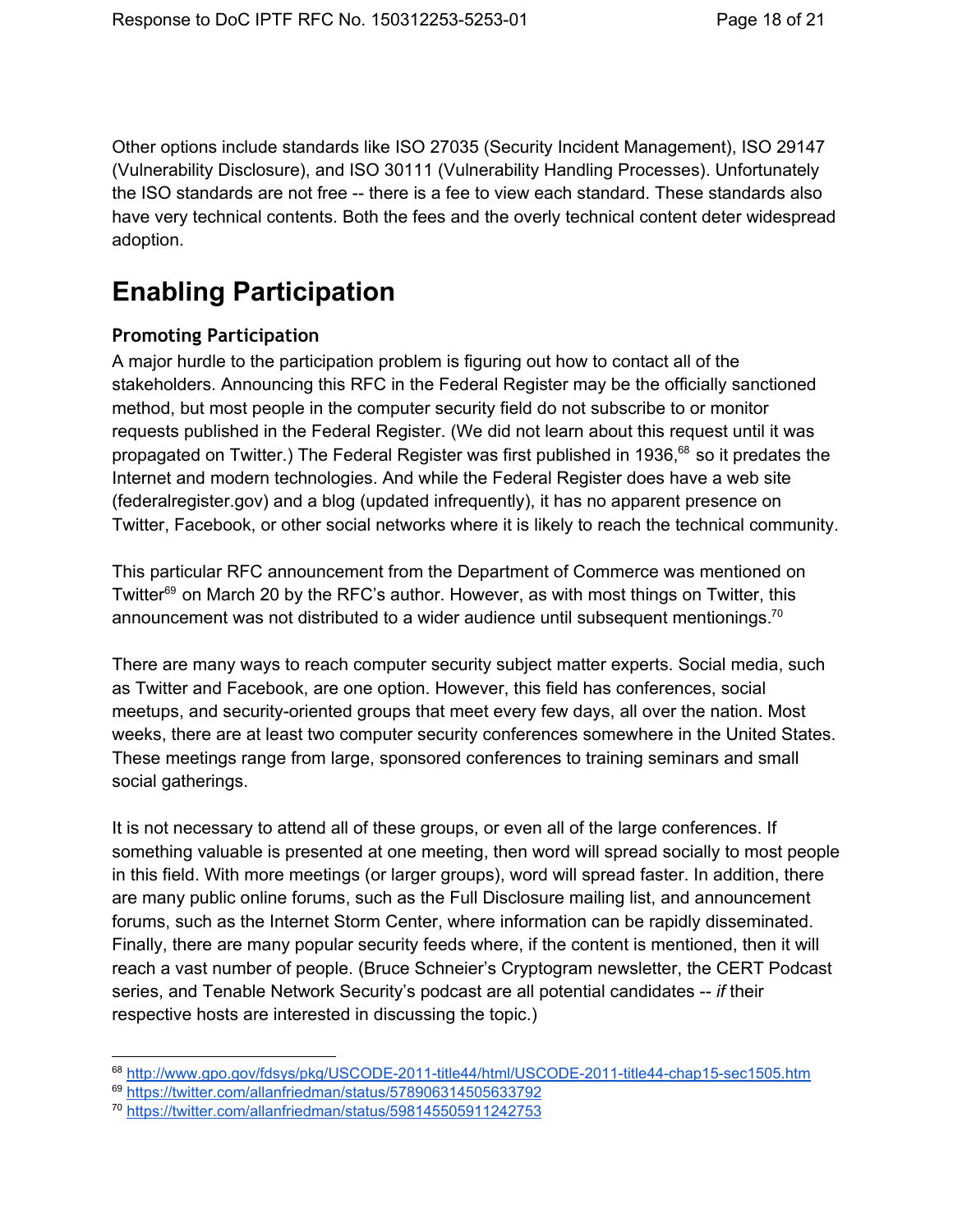After getting the word out for feedback, the issue becomes coordinating a physical meeting for this discussion. Large conferences such as Defcon, RSA, and Shmoocon are one such option. Another option are the B-sides conference series (conferences that parallels some of the larger conferences). Alternately, you may consider holding 23 town hall meetings that are accessible via online participation. Physical locations should be associated with technology areas. Strong candidates include the Virginia/Maryland/DC areas, the California Bay Area (San Jose being a strong choice), or Denver, Colorado (a location centralized for most of the United States). A townhall meeting with online streaming, chat rooms, and open to online participations would offer convenient venues for most of the stakeholders.

#### <span id="page-18-0"></span>**Potential Workshops or Events**

This DoC RFC asked for recommendations as to whether these cybersecurity issues would be better served by a single workshop or by a multi-stakeholder, consensus-building process.

There are a wide variety of actors with a stake in the strength of cybersecurity. These include:

- *The security community*. These people are typically interested in having the strongest security options available.
- *Academia*. These people are actively researching next generation technologies. Their solutions may appear theoretical today. However, the choices made today will significantly impact the ability to deploy future technologies.
- *Government*. This group includes military, intelligence, and law enforcement, both domestic and partner nation states. In general, they want to the strongest solution for their internal networks, but a weaker solution for the general public and anyone else. We frequently see Congress propose laws that would enforce weaker security. For example, from 1992 to 2000, the United States had very strict export restrictions around cryptographic algorithms.<sup>71</sup> Even today, there are some restrictions around the availability of cybersecurity solutions -- these are regulated by the Department of Commerce. 72
- *Developers*. Outside of the security community, developers typically want to easiest solution. Unless they have a reason to implement security mechanisms, most developers will not make any extra effort to implement any form of cybersecurity. In most cases, developers outside of the security community have either no insight or a vague notion of security-oriented best practices.

<sup>71</sup> [http://en.wikipedia.org/wiki/Export\\_of\\_cryptography\\_from\\_the\\_United\\_States](http://en.wikipedia.org/wiki/Export_of_cryptography_from_the_United_States)

<sup>&</sup>lt;sup>72</sup> https://www.bis.doc.gov/index.php/forms-documents/doc\_view/335-supplement-no-1-to-part-774category-5-part-ii-information-security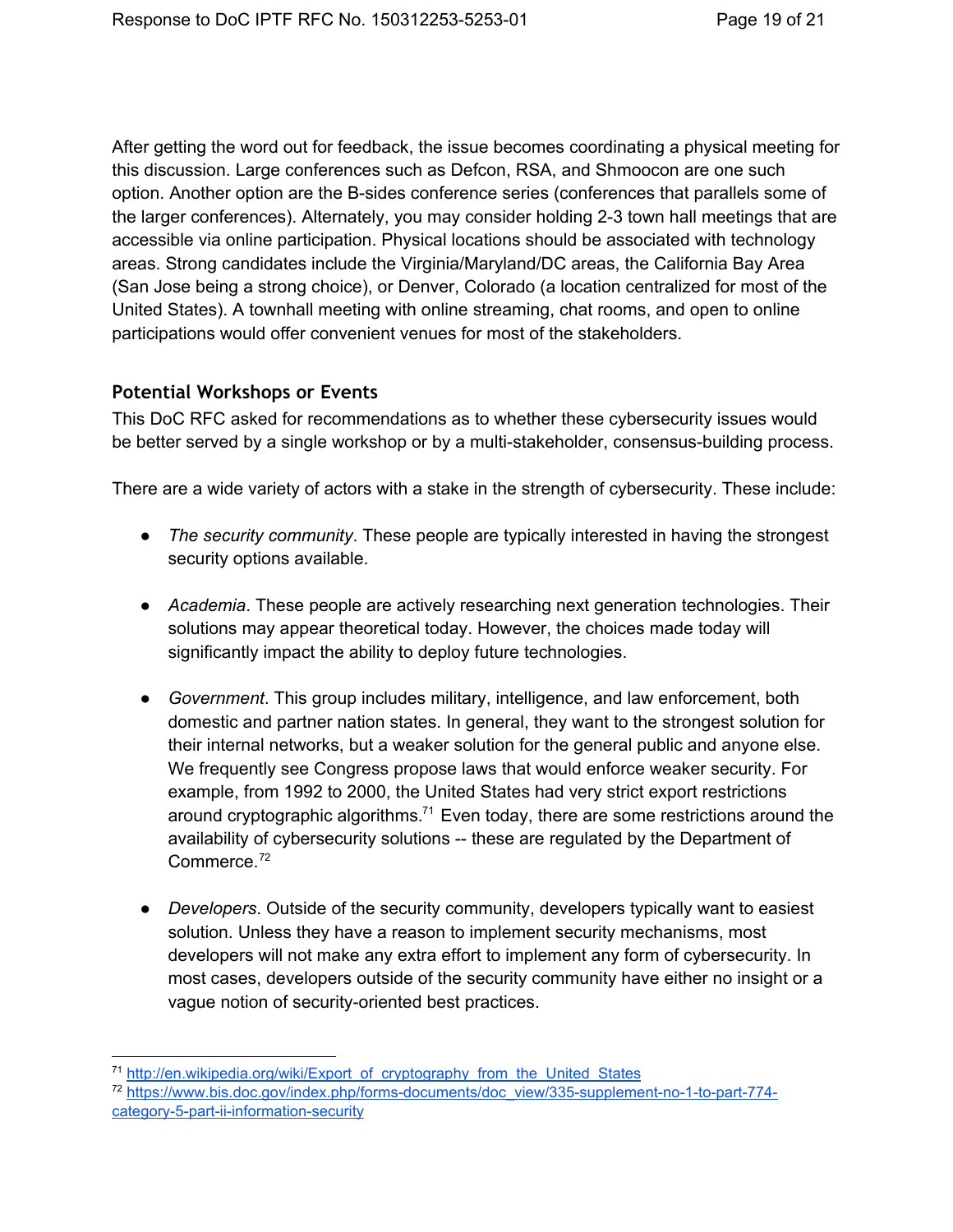- Consumers. There is a common belief that consumers do not know what they want.<sup>73</sup> In general, users are interested in usability and viability for a specific task, but they often seek the wrong solution for specific problems. Consumers typically do not care about cybersecurity until a compromise impacts someone they know. Implementations around network security and personal information protection should be transparent to the user.
- *Consumer Advocates*. In contrast to consumers, consumer advocate groups represent the best interest of consumers. These groups typically want choice for solutions, transparency for implementations, and privacy for personal information.
- *Corporations*. A minority of corporations treat security as a primary requirement. Instead, companies are often marketing-driven. They just want to check off "encryption" or "security" on their feature list, without any thought as to the completeness of the solution.

A good example of this is the Hewlett-Packard Secure Web Console. The "security" in the Secure Web Console came from performing a simple bit-flip operation in a fixed pattern (XOR with 0x37) to the network traffic. In effect, the security was nothing more than an item on a checklist and not an effective security solution. As Michael Shaffer noted in November 2000,<sup>74</sup> "the HP Secure Web Console is not likely to provide a sufficient level of security from any but the most naive attackers".

Without regulations requiring the protection of personal information or harsh penalties for violations, corporations have little incentive to treat cybersecurity as something other than a checklist item.

Some corporations view policies and regulations as a means to create an unbalanced marketspace. Through patents, lobbyists, and corporate pressure, they can manipulation regulations and requirements in order to benefit their own corporate goals. For example, the original IPv6 specifications had a mandatory requirement for IPsec (an end-to-end security protocol). IPsec is a secure architecture proposed by BBN Technologies<sup>75</sup> and uses standards drafted by Microsoft, Checkpoint, Motorola, MIT, NIST, independent contributors, and other corporations.<sup>76</sup> Having IPsec as a mandatory requirement ensures that all IPv6 connections have the option to use a secure VPN connection, and VPN security implementations are equivalent and compatible. IPsec does not rule out other security options; it only provides a common baseline for the implementation.

<sup>74</sup> http://www.giac.org/paper/gsec/172/cracking-hp-secure-web-console/100647

<sup>73</sup> http://www.forbes.com/sites/chunkamui/2011/10/17/five-dangerous-lessons-to-learn-from-steve-jobs/

<sup>75</sup> <https://tools.ietf.org/html/rfc4301>

 $76$  The specifications cover dozens of RFC documents, including [https://tools.ietf.org/html/rfc5996,](https://tools.ietf.org/html/rfc5996) [https://tools.ietf.org/html/rfc4305,](https://tools.ietf.org/html/rfc4305) and [https://tools.ietf.org/html/rfc4307.](https://tools.ietf.org/html/rfc4307)